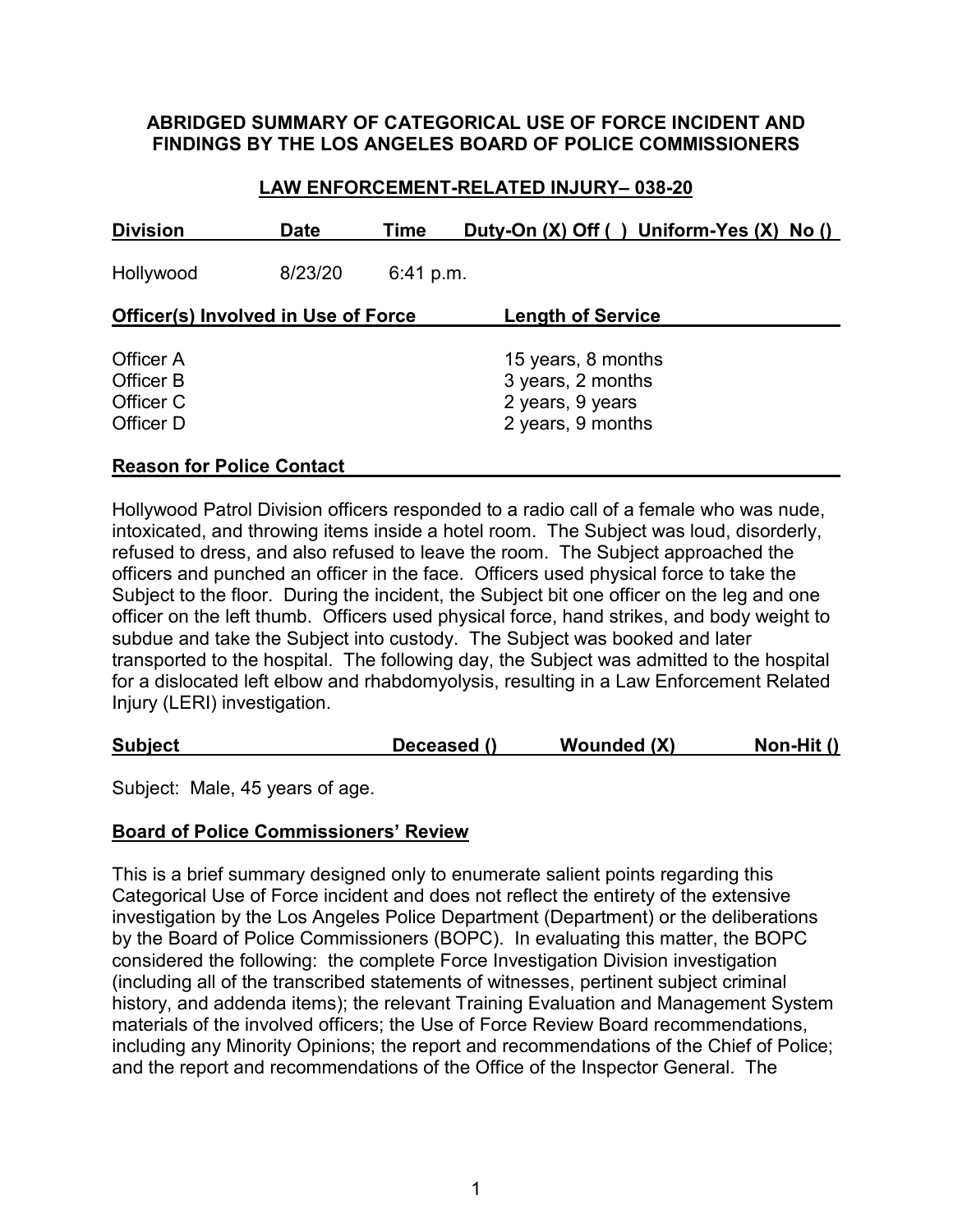Department Command staff presented the matter to the BOPC and made itself available for any inquiries by the BOPC.

The following incident was adjudicated by the BOPC on July 27, 2020.

## **Incident Summary**

On Sunday, August 23, 2020, at approximately 1805 hours, Hotel Security Manager Witness A was summoned to the hotel front desk to meet with Witness B, a registered guest. According to Witness A, Witness B requested that security remove a female, (the Subject), from a room. Witness B informed Witness A that the Subject was belligerent, acting violently, throwing bottles at him, and was not wearing any clothing.

Witness A, along with a Security Officer (Witness C), responded to the room. Witness A indicated he met with a female, Witness D, and Witness B's brother, Witness E. Witness A advised Witnesses D and E that Witness B demanded that security remove the Subject from the room. Witness A asked Witnesses D and E to persuade the Subject into leaving the hotel room. According to Witness A, the Subject refused and became loud and violent while inside the room. Witness A stated that he heard the Subject stating that it was her room and she was not going anywhere. Witness A asked the hotel security to call 911 and request that police respond to assist with the Subject's removal.

At 18:20:41 hours, Communications Division (CD) broadcast the call to any Hollywood unit of a naked woman at the location, drunk and throwing items inside of the room.

The radio call was assigned to Hollywood Patrol Division uniformed Police Officers A and B. Officer A was equipped with Body Worn Video (BWV) and the officers' patrol vehicle was equipped with a Digital In-Car Video System (DICVS). According to Officer B, at the start of the shift, his/her BWV camera was not working. Officer B attempted to obtain a loaner camera from the kit-room, but none were available. Officer B notified the Hollywood Patrol Division Assistant Watch Commander, who directed Officer B to document his/her BWV camera issue in his/her Daily Field Activities Report (DFAR) prior to deploying to the field, and he/she would also document the issue in the Watch Commander's log.

According to Officer A, due to the COVID-19 pandemic and the requirement to wear a face mask, he/she repositioned his/her BWV camera from the center of the chest area to above his/her right shirt pocket because the face mask he/she wore draped over the BWV camera and covered the camera's lens. Officer A indicated that when he/she wore the BWV camera at the center of the chest as directed by the Department, the camera pointed slightly upwards. Officer A described that the placement of his/her BWV camera above his/her right shirt pocket did not change the camera view angle, and the view was consistent as when he/she wore it at the center of the chest.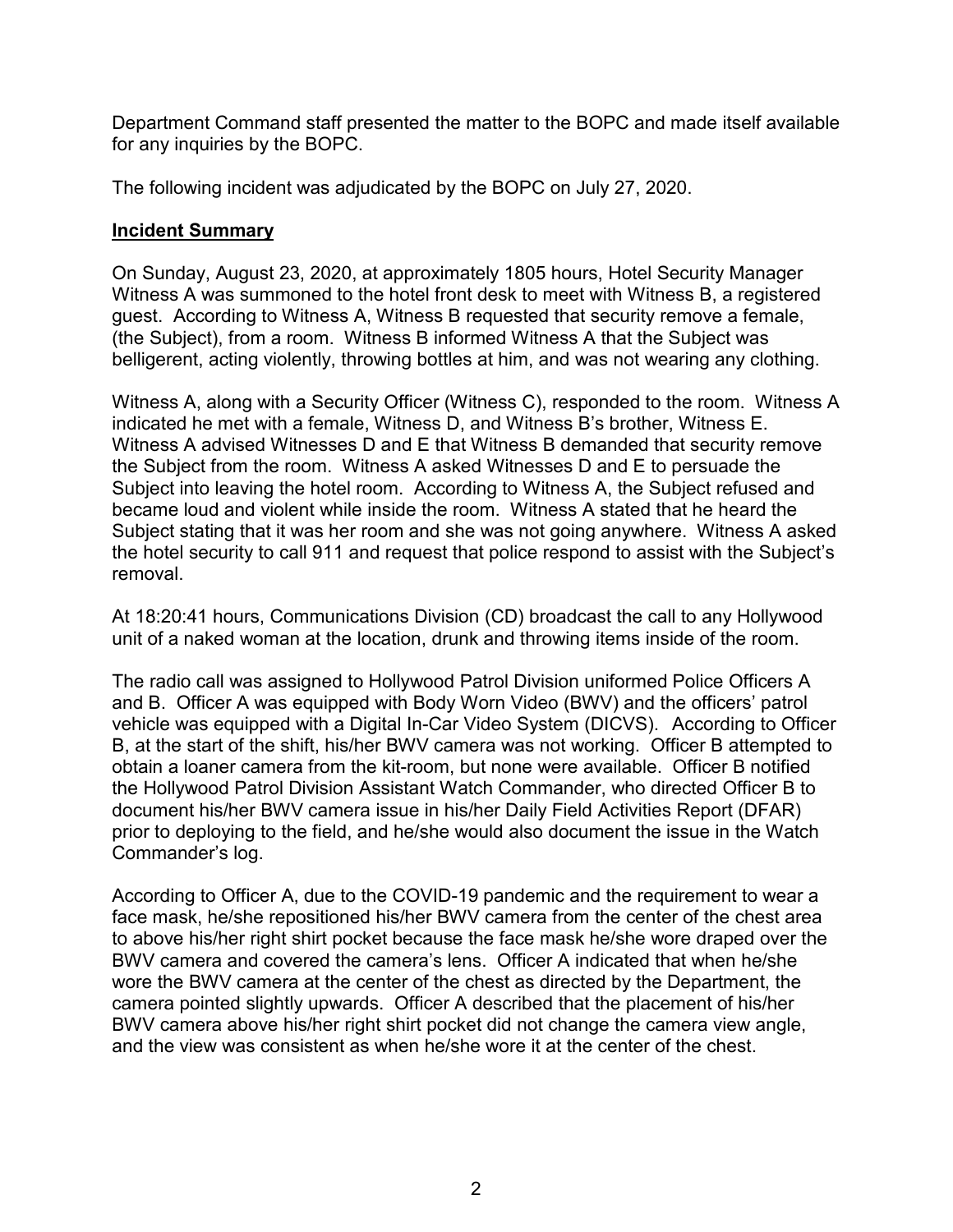Officers A and B had worked together for approximately one year. The officers had ongoing discussions about tactics, including the type of weapons they carry, contact, and cover roles, lethal and non-lethal roles, foot and vehicle pursuits. According to Officer A, the officers regularly briefed and debriefed incidents to the point where they could work together with minimal verbal communication. According to Officer B, the plan was to go up to the room, speak with the Subject, get her to comply with dressing, and leave the property.

At 18:31:23 hours, Officer B utilized the Mobile Digital Computer (MDC) and advised CD that the officers had arrived at scene. According to Officer A's BWV, at 18:32:00 hours, Officers A and B arrived at scene and were escorted to the room.

The officers exited the elevator, walked into a hallway, and met with Witness A. Witness A briefed the officers that the Subject was inside the room; she was nude, violent, throwing bottles at the guests in the room, and possibly under the influence of narcotics. Witness A added that Witness B had already left the room, and the remaining occupants in the room were afraid the Subject would "Go off." Witness A advised the officers he had notified all occupants in the room they had to leave.

According to Officer A, Witness A briefed him/her and Officer B that Witness B was no longer in the hotel, the occupants inside the room were disruptive, and they were not supposed to be in the room. Officer A added that hotel management requested to have the remaining occupants removed from the property. Officer A indicated that Witness A attempted to speak with the occupants, but they refused to leave the room. The police were called because the occupants were trespassing.

According to Officer A's BWV, once Witness A briefed the officers, he escorted them to the room. Witness D opened the door and exited the room. Officers A and B interviewed Witness D outside the room and inquired about the occupants, including the Subject to determine the Subject's current behavior. Witness D confirmed that Witness B had left the hotel, and there were four additional people inside the room, including the Subject. Witness D told the officers the Subject was asleep but could not answer why the Subject was upset and acting violently.

According to Officer A, the officers interviewed Witness D to obtain intelligence about the condition and the behavior of persons inside the room. Officer A stated it appeared that things were stabilized in the room, but Witness D provided limited information. Officers A and B asked Witness D to remain outside while they entered the room to assess the situation.

According to Officer A's BWV, at 18:35:45 hours, Officers A and B entered the room. The officers contacted the occupants in the room, Witness E and another male, Witness F. Witness E was packing his items and told Officer A that they were going to leave the room. Officer A asked Witness E about the Subject who was on the bed and Witness E responded, "She's a big problem." Officer A's BWV partially captured the incident inside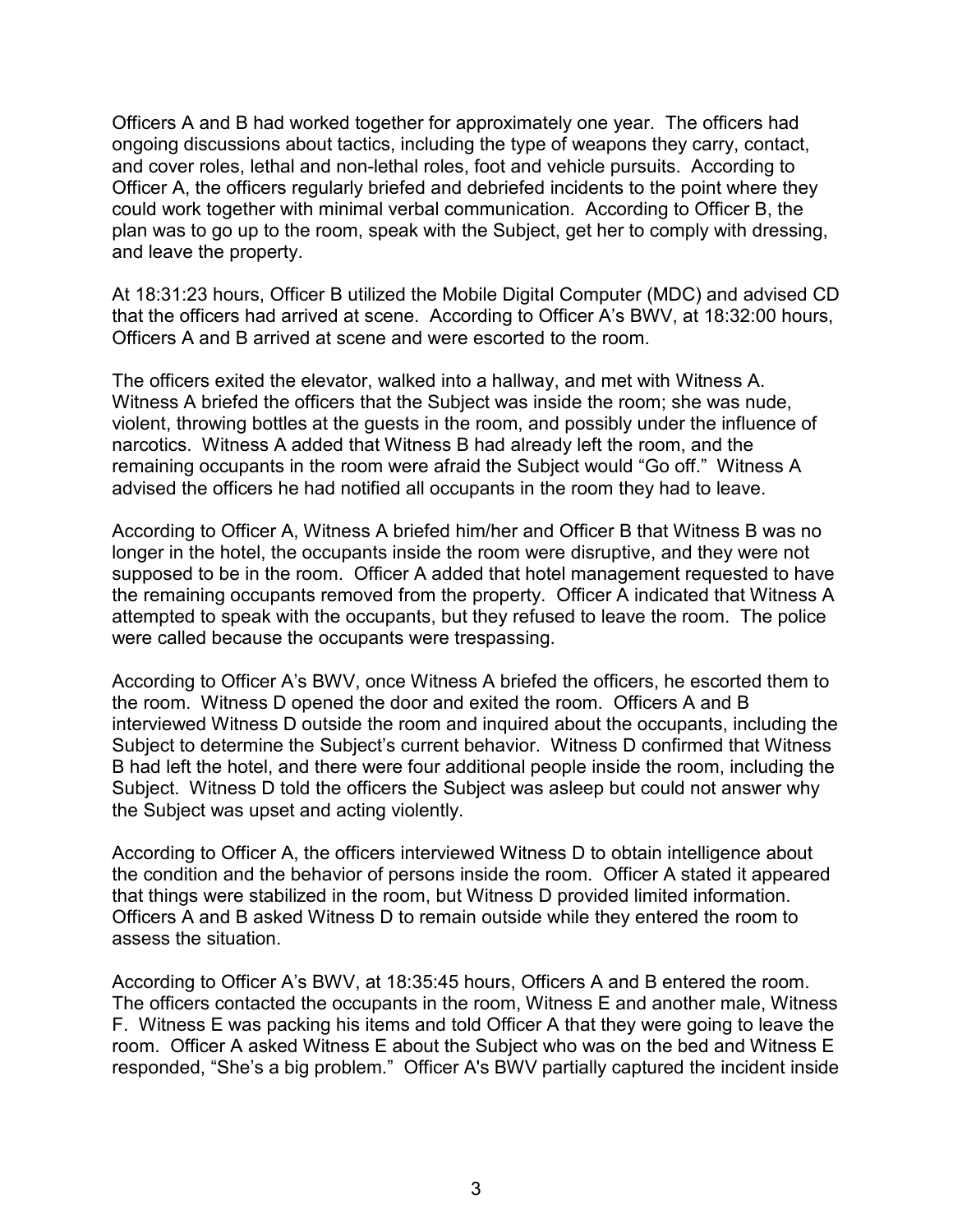the room. The camera pointed up to the room's ceiling, and many of the Subject's actions were out of camera view.

Witnesses E and F walked around the room and appeared to be packing their belongings while the Subject lay in the room's farthest east bed. The officers stood on the west side of the room, opposite of where the beds were located. While Officer A spoke with Witness E, the Subject began to use profanity when referring to the officers.

As the Subject continued to shout profanities, Officer A asked Witness E to get the Subject dressed. At 18:36:45 hours, Officer A broadcast a request for a unit with a female officer to respond to the room. Officer A briefed Officer B that they would let Witnesses E and F pack to leave the room and have Witness D return to get her belongings, while they waited for the female officer to contact the Subject.

According to Officer A, Witnesses D, E, and F were cooperative. While Officers A and B waited for the witnesses to gather their belongings, Officer A requested a female officer to respond to assist them in contacting the Subject and removing her from the room. Officer A believed that it was prudent for Witnesses D, E, and F to remove themselves from the room before officers contacted the Subject, due to her state of intoxication.

According to Officer A's BWV, at 18:37:33 hours, the Subject continued to yell profanities at the officers. As Officers A and B attempted to engage in conversation with the Subject, Witness D entered the room. Witness D walked toward the bed where the Subject lay, picked up a dress, and asked the Subject if she wanted to get dressed. The Subject continued to use profanity toward the officers. Witness D told the Subject that the officers were there to help. The Subject responded with more profanity. At 18:38:30 hours, while Witness D attempted to dress the Subject, Officer A asked CD if a female officer had responded to his/her request.

According to the police radio, at 18:38:40 hours, Hollywood Patrol Division uniformed Sergeant A advised CD that he/she would respond to the request.

According to Officer A's BWV, at 18:39:12 hours, Witness D stepped away from the Subject, walked to the middle of the room, and apologized to the officers. The Subject questioned why Witness D apologized, and Witness D responded by telling the Subject that she should comply. The Subject became enraged, stood up from the bed, and starting yelling at Witness D. As the Subject stood up, Witness D attempted to dress her, but the Subject used her left hand to push Witness D out of the way and yelled profanities.

At 18:39:41 hours, the Subject approached Officer B, and Officer B told the Subject to remain where she was. Officer A stated, "This may not be a good idea." The Subject briefly went out of the BWV view, but continued to use profanity towards Officer B. Witness D followed the Subject and told her she was rude. Officer A requested Witness D to dress the Subject. The Subject continued to yell profanities and Witness D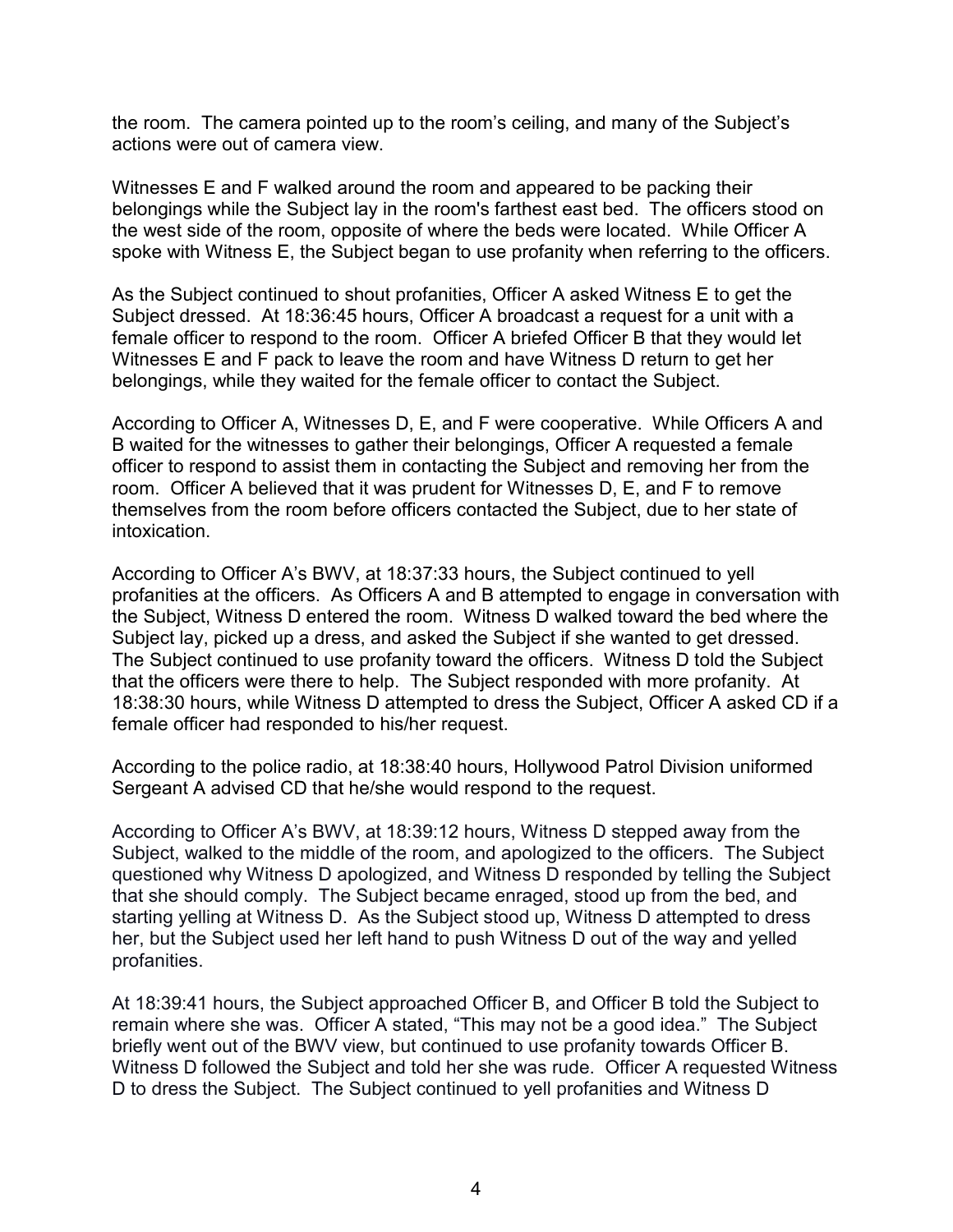stepped between the Subject and the officers and created a barrier between them. The Subject swung her left arm up and told Witness D not to touch her. Witness E told Witness D not to get involved, and the Subject continued to yell.

Officer A ordered the Subject to get dressed and back away from him/her and Officer B, but the Subject refused. The Subject walked up to Officer A and continued to use profanity toward the officers.

At 18:40:25 hours, as Witness D walked away, Witness F moved in between Officer A and the Subject, and restrained the Subject, keeping her away from the officers. The Subject side-stepped and moved laterally from one side of the room to the other. Witness F escorted the Subject to the middle of the room toward the beds. The Subject challenged the officers and shouted. Officer A asked Witness D to step outside while Witness F contained the Subject on the east side of the room. The Subject continued her behavior and questioned why they were being escorted out of the room. At 18:41:12 hours, Officer A told Officer B, "We might as well get an additional unit," and immediately broadcast a request for an additional unit. According to Officer A, he/she assessed the situation, requested an additional unit, and not a back-up because the Subject was belligerent, not aggressive or combative. According to Officer B, he/she did not request a back-up because, at that point, the Subject was nude and unarmed.

## **The following recounts the actions of those officers who used force during the incident. The incident was unfolding rapidly and the officers' actions, although depicted in a certain order, occurred simultaneously.**

As Officer A broadcast the request, the Subject shouted, and approached the officers and walked up to Officer A. The Subject's forehead and hair were visible in the BWV video once she stood in front of Officer A, and shouted profanities. Officer A ordered the Subject to back up and get away from him/her several times. The Subject yelled more profanities.

At 18:41:32 hours, Officer B told the Subject to back away. The Subject replied, "No" and Officer A's BWV quickly captured the Subject's right arm as she swung it in Officer A's direction.

According to Officer A, the first time the Subject approached him/her and Officer B, she was held back by Witnesses D and F. The second time the Subject approached him/her and Officer B, no one held her back. Officer A indicated at that point the Subject moved within a few inches of him/her, and he/she used his/her right hand to push the Subject's left shoulder to create distance. Officer A stated the Subject stumbled backward and approached them again, but this time she walked toward Officer B, who was to his/her left side. According to Officer B, when the Subject approached him/her, he/she used his/her left hand to push the Subject's right shoulder to create distance. The Subject then lunged at Officer A.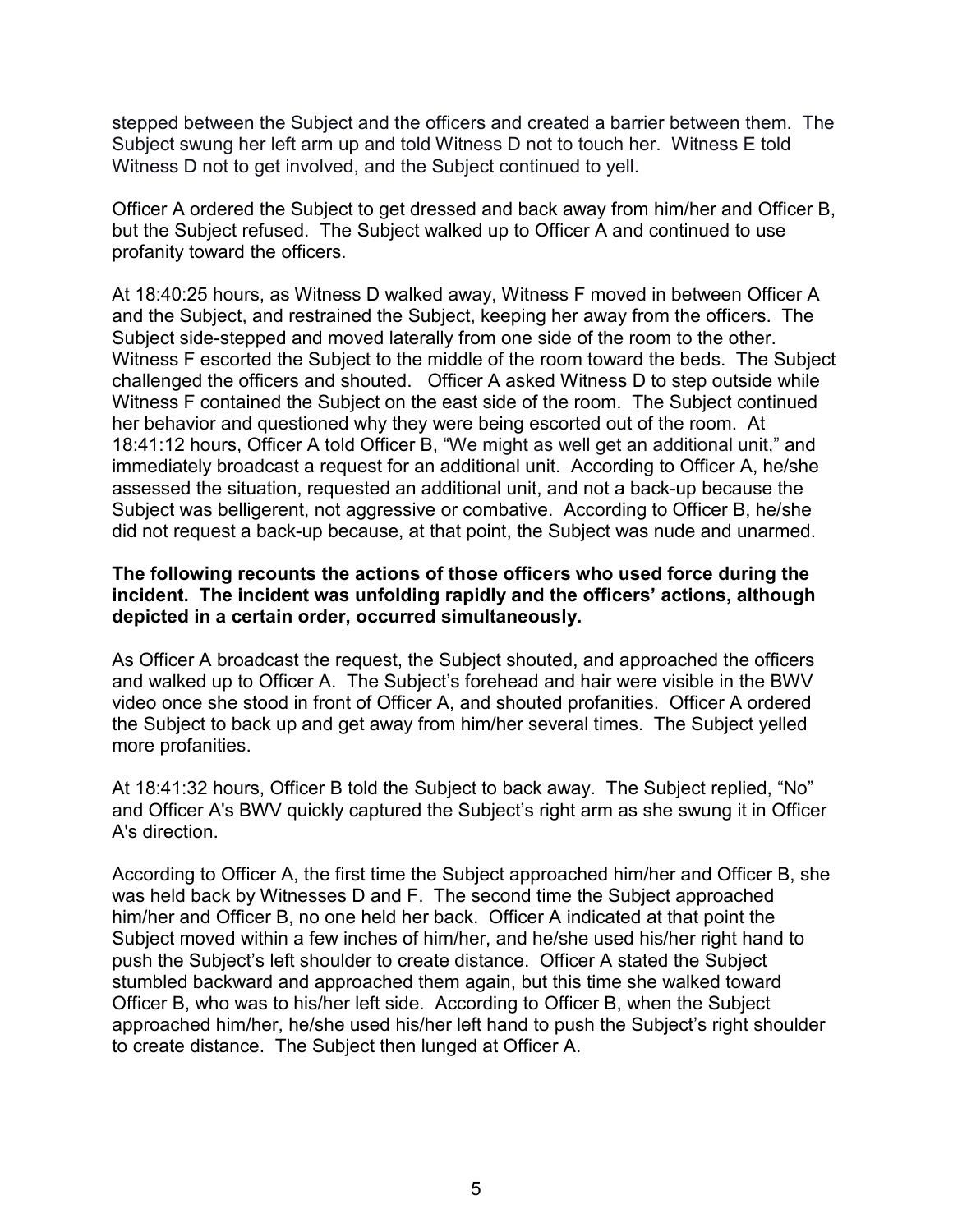According to Officer A, as the Subject started to approach him/her, her arm suddenly appeared over the top of Officer A's arm, and the Subject's punch struck Officer A before he/she was able to react to it. Officer A described it as a roundhouse style punch with the right fist that came from Officer A's left toward his/her right, so across his/her nose. Officer A stated that the punch struck him/her square in the nose and caused his/her head to jerk backwards upon impact and created a laceration across his/her nose.

According to Officer A's BWV, Officers A and B physically engaged with the Subject and went down to the floor with her. At 18:41:45 hours, as the officers struggled with the Subject, Officer A grunted in pain and yelled. The video footage quickly moved up and down four times, and captured Officer A's right hand rolled into a fist. Officer A immediately informed Officer B that the Subject bit him/her. Officer B ordered the Subject to stop resisting, and Officer A directed Officer B to handcuff the Subject. Once Officer B completed handcuffing, Officer A stated, "Hobble is next."

When asked by FID detectives why Officer A did not upgrade his/her additional unit request, Officer A stated that when the Subject walked back towards the officers again and got close, it became apparent that they probably could use a backup, but at that particular point, Officer A had to use his/her hand to push the Subject away and then she came back and punched him/her before he/she could get his/her radio out and request it.

According to Officers A and B, after the Subject punched Officer A, Officer A grabbed the Subject's left arm and used his/her left hand to apply a firm grip on the Subject's left wrist and the right hand to apply a firm grip on the Subject's left triceps area. Officer B grabbed the Subject's right arm and used his/her right hand to apply a firm grip on the Subject's right wrist and the left hand to apply a firm grip on the Subject's right forearm. Officers A and B extended the Subject's arms to her sides, locked her arms out, and conducted a straight arm takedown to the floor into a prone position.

According to Officer A, he/she placed his/her left knee on the floor, his/her right knee on the Subject's left shoulder blade and applied fifty percent of his/her body weight to hold the Subject down. Officer A stated that he/she moved his/her right hand to the Subject's left wrist to apply a firm grip and moved his/her left hand to the Subject's left triceps area to apply a firm grip. Officer A transitioned from the straight armlock to a shoulder lock position with the Subject's left arm by elevating the Subject's left arm towards her head to lock her body to the floor and gain compliance. Officer A believed the Subject had double jointed shoulders because she had an extended range of motion and was difficult to control. Officer A stated at that point, he/she felt the Subject's upper body twist to the left towards him/her, and she bit strongly down on the front of his/her left thigh just above his/her kneecap. Officer A stated that the pain was quite substantial.

Officer A released his/her right-hand grip from the Subject's left wrist while maintaining his/her left grip on her left triceps. Officer A reached across and over the top of his/her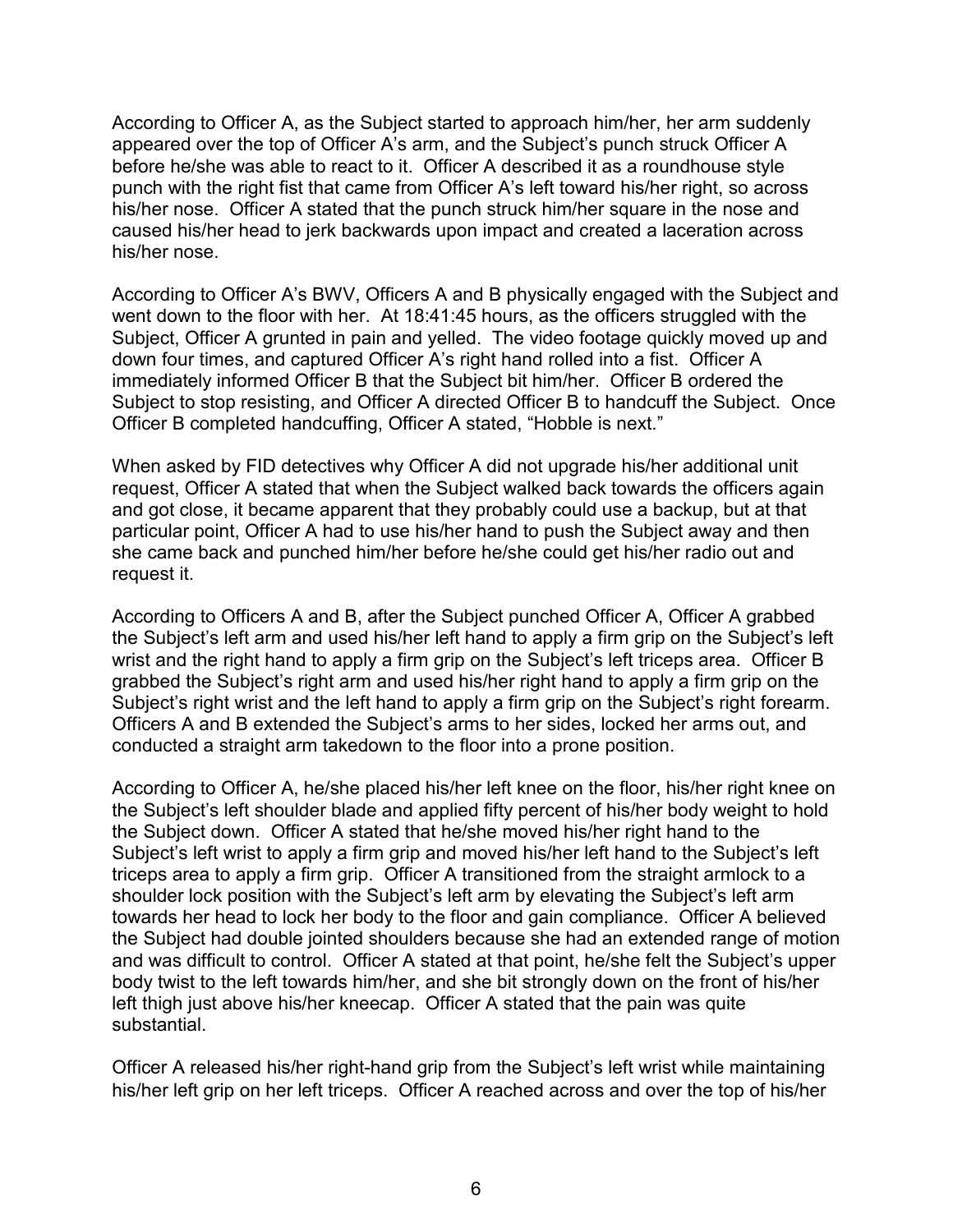left arm and punched the Subject on the left side of her face four times with his/her right fist to the enable the Subject to release her bite from his/her leg. Officer A stated that due to the awkward angle and the lack of full extension, it required four punches to get the Subject to stop biting his/her leg. Officer A added that after the last punch, he/she did not feel the Subject's bite. Officer A then observed that the Subject was not biting him/her, and her face was off his/her leg. According to Officer A, when the incident occurred, he/she believed that he/she punched the Subject four to five times. Upon reviewing his/her BWV and based on the up and down motion of his/her camera, indicating when he/she punched the Subject, Officer A determined that he/she punched the Subject four times.

Officer A resumed his/her grip of the Subject's left wrist with his/her right hand, raised her left arm toward her head, and applied a shoulder lock to control the Subject's upper body. Officer A moved his/her left knee away from the Subject's face and asked Officer B to handcuff her. Officer A indicated that Officer B handcuffed the Subject's right wrist, and at that moment, he/she moved the Subject's left arm to her lower back for Officer B to complete the handcuffing of the left wrist.

Officer A stated that he/she and Officer B used the floor as a controlling agent to hold the Subject down, as the Subject used the floor to push herself up to overcome and resist them. The Subject twisted back and forward, and used her knees to push herself up, attempting to stand. The Subject remained combative and was thrashing on the floor, so Officer A directed Officer B to apply a Hobble Restraint Device (HRD) on the Subject's ankles to avoid using additional force.

According to Officer B, once on the floor, he/she repositioned his/her grip on the Subject's right arm. Officer B moved his/her right hand to the Subject's right wrist and his/her left hand to her right forearm. The Subject attempted to stand up, she was combative, and refused to move her arm behind her back, actively resisting. Officer B told the Subject to stop resisting and placed his/her left knee on the Subject's lower back to prevent her from rolling over. Officer B added that while Officer A attempted to control the Subject's left arm, Officer A told him/her that the Subject had bitten him/her. Officer B moved the Subject's right arm behind her lower back, and Officer A moved the left arm behind the Subject's lower back, and he/she handcuffed the Subject. Officer B added that due to the Subject's aggressive and combative behavior and to prevent her from kicking and to avoid using additional force, he/she and Officer A decided to apply the HRD on the Subject's ankles.

According to Officer A's BWV, at 18:42:30 hours, Officer A stated, "I'm going to need a rabies shot." Officer B moved toward the Subject's feet and told the Subject to cross her feet. Witnesses E and F walked throughout the room and continued to pack their belongings as the officers struggled to restrain the Subject. Officer B held the HRD with his/her right hand and told the Subject a second time to cross her feet, as the Subject yelled continuously. Witness D came into the room and stood at the entryway. Officer A told Witness D to go outside, but she remained at the entryway. As Officer B applied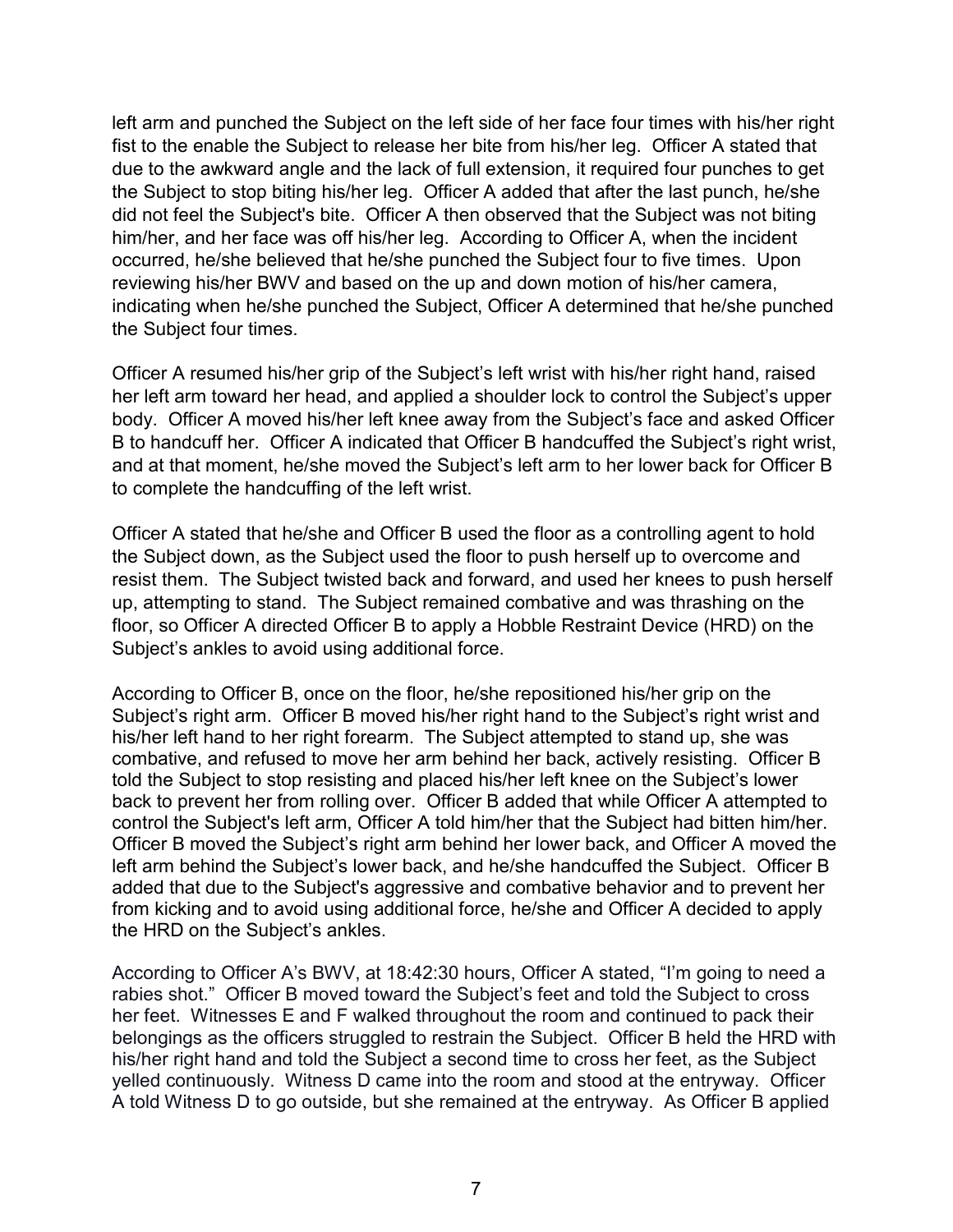the HRD on the Subject's ankles, Witness D approached Officer A. Officer A ordered Witness D three times to back away from him/her. At 18:43:30 hours, Officer B appeared to have completed the application of the HRD. Officer A asked Officer B, "You got it?" Officer B nodded his/her head to acknowledge and told the Subject to keep her feet down.

According to Officer B, he/she repositioned his/her body toward the Subject's feet. Officer B grabbed Subject's right ankle with his/her right hand and the left ankle with his/her left hand, crossed the Subject's right ankle over her left ankle, and applied bodyweight with his/her left hand to hold the Subject's feet down. Officer B placed his/her right knee on Subject's upper calves and applied body weight to prevent her from kicking as he/she applied the HRD around her ankles.

According to Officer A, while Officer B applied the HRD on Subject's ankles, he/she held the Subject's handcuffed arms and used his/her left hand to apply a firm grip on the Subject's left upper arm and his/her right hand to apply a firm grip on Subject's left wrist. Officer A raised the Subject's arms off her back and toward her head to apply a shoulder lock and keep the Subject on the floor. Officer A indicated that after Officer B applied the HRD, he/she and Officer B intended to turn the Subject over onto her side or into a sitting position. However, they could not place the Subject into a recovery position at that time because the Subject remained combative; she twisted her body back and forth on the floor and attempted to stand up by pushing up with her knees.

Officer A moved his/her right knee from the Subject's left shoulder blade to her left lower back and applied body weight to keep her from moving. Officer A stated it was the officers' intent to turn her over onto her side or into a sitting position, but she was still combative that it took his/her body weight and his/her control to hold her down. Officer A stated they were not able to transition her at that particular time into a better position, although he/she did continue to monitor her breathing to ensure she didn't have any problem. Officer A also stated that he/she had shifted his/her knee away downward from the Subject's lung area to ensure that both knees were clear of her mouth and also that she would be able to breathe without any impedance from his/her body weight. According to Officer A, he/she applied body weight with his/her right knee on the Subject's left shoulder blade for less than a minute or long enough for Officer B to handcuff and apply the HRD. According to Officer A's BWV, the elapsed time between the officers physically engaging with the Subject on the floor and the application of the HRD was one minute and 52 seconds.

According to Officer B, he/she controlled the Subject's feet by holding onto the HRD. Officer B stated the officers attempted to roll her on her side in the recovery position, but she kept on moving around and facing back towards her stomach. Officer B stated that also due to the other occupants still inside the room, they decided to keep her in that position until they could get everyone out of the room and wait for an additional unit to show up to assist, at which time they would roll the Subject back over. According to Officer B, he/she had control of the Subject's feet with the hobble and during the whole time she was combative and yelling.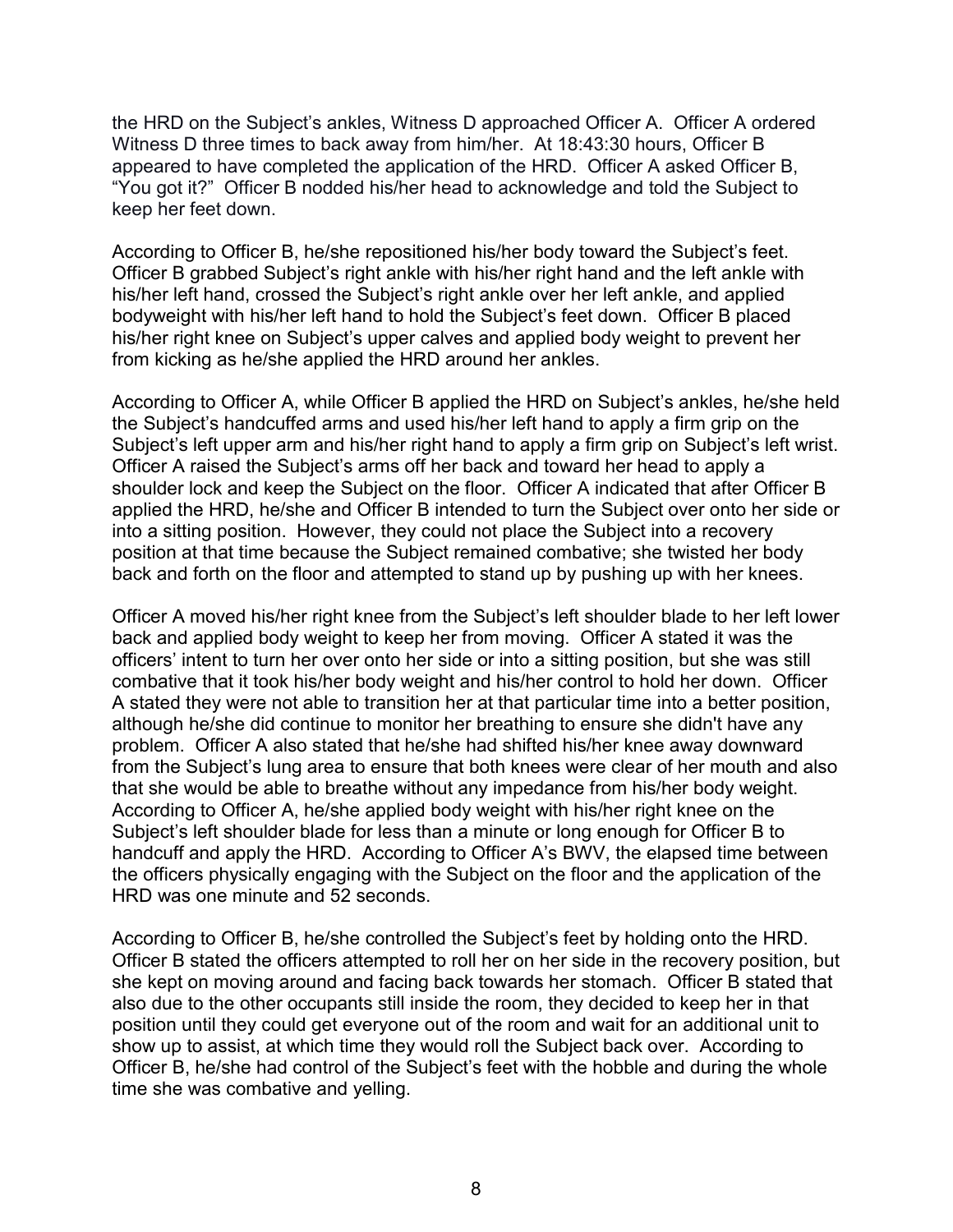According to Officer A's BWV, at 18:43:43 hours, Officer A broadcast, asking CD if an additional unit responded to his/her request. Communications Division acknowledged a unit was en route and asked Officer A if he/she wanted the unit to respond with emergency lights and siren (Code Three). Officer A replied, "Yeah, make it Code Three."Communications Division preceded to ask Officer A if the officers needed a back-up unit, and Officer A acknowledged that they did. Communications Division upgraded the request and broadcast a back-up unit. The entire time the officers held the Subject on the ground, she yelled continuously. At 18:44:37 hours, Officer A told the Subject twice to relax and stop resisting.

According to Sergeant A's BWV, at 18:42:30 hours, Sergeant A arrived at scene and pressed the at-scene button on his/her Mobile Digital Computer (MDC) to advise CD that he/she had arrived. Sergeant A exited his/her vehicle and ran into the hotel lobby. Hotel security escorted Sergeant A to an elevator and up to the room. At 18:45:00 hours, Sergeant A entered the room and ordered Witnesses D, E, and F to exit. Witnesses D and E exited the room, but Witness F remained inside. Sergeant A's BWV captured the Subject on the floor in a prone position with her head facing toward the west side of the room. Officer A was on the Subject's left side, with his/her left foot planted on the floor, and his/her right knee applied body weight on the Subject's lower back. Officer A held the Subject's handcuffed arms elevated and off her back with his/her right hand. Officer B knelt on the floor to the right side of the Subject's feet, held her feet, and his/her back was toward Officer A.

At 18:45:35 hours, Sergeant A stood next to the Subject's right side and asked Officers A and B if they needed help carrying the Subject out. At that moment, Sergeant A bent forward, and his/her BWV quickly captured the Subject's handcuffed arms in front and above her head. The Subject's head appeared to be resting on her right upper arm. Officer A then reached down and grabbed the Subject's right wrist with his/her right hand. At that moment, Sergeant A, who was bent over, moved and stood upright. The BWV captured Officer A's upper body, moving his/her hands, and maneuvering the Subject's arms. Sergeant A's right hand moved to his/her chest area, and the BWV lens was obstructed for approximately 28 seconds.

According to Officer A, once the Subject was handcuffed, Officer A elevated the Subject's hands off her back toward her head to maintain upper body control and keep her upper body immobilized. Officer A realized the Subject's arms were over the top of her head and in front of her, and she was trying to push off the ground using her arms. Officer A stated that he/she was able to help draw the Subject's arms back over again but did not want to risk unhandcuffing her again because there was only one supervisor present and they had already had a substantial use of force with her. Officer A stated so rather than unhandcuffing her and fighting her again with her hands free, he/she just tried guiding her hands back, and they came easily back behind her head again.

Officer A added that he/she has dealt with a lot of joint locks in his/her time, and her shoulders and joints were very soft, which is usually due to a lack of muscle toning. Officer A stated as a result, there was a large range of motion in her shoulder joints.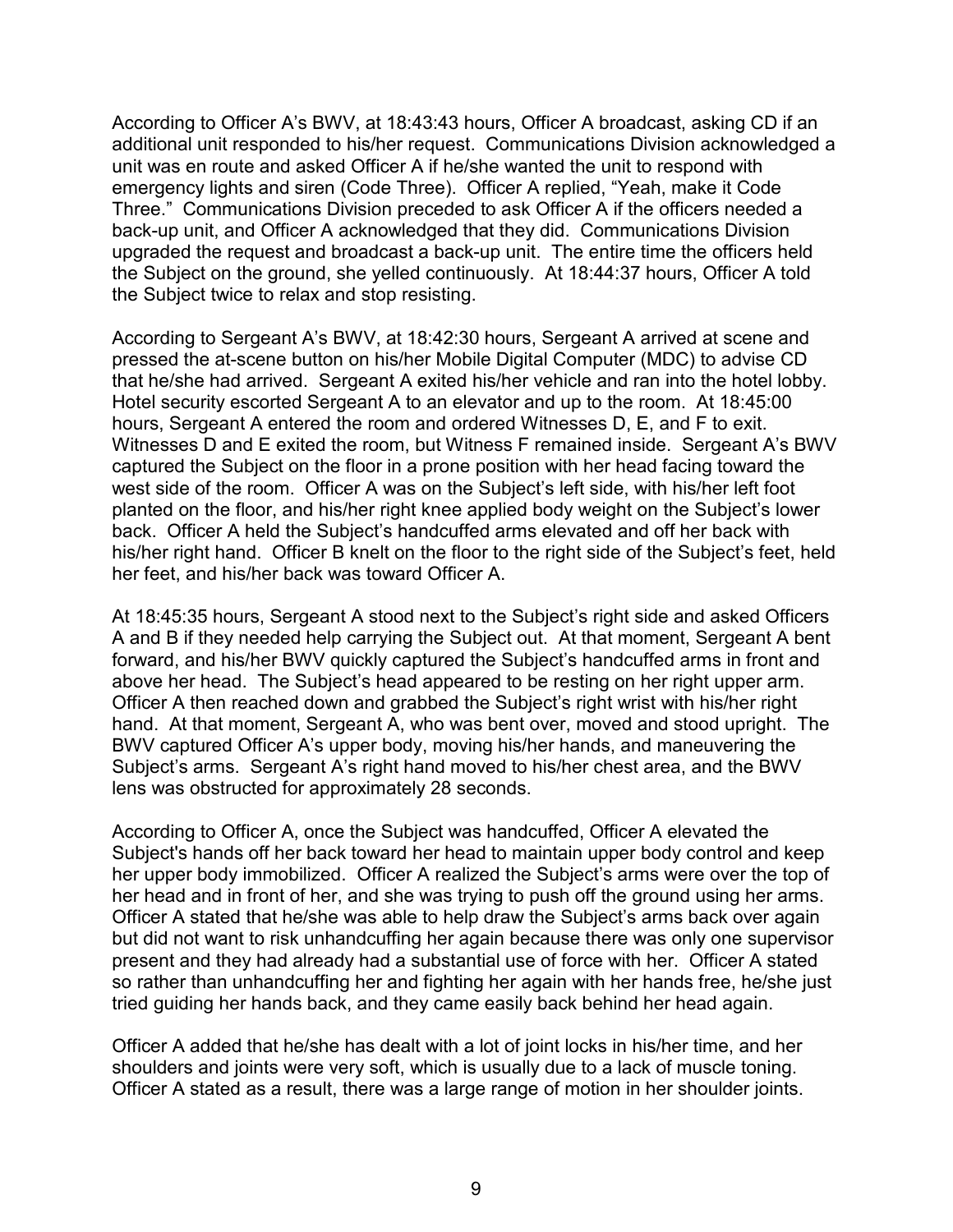According to Sergeant A, Officer A held the Subject's upper body down when he/she entered the room, and Officer B held the HRD and the Subject's feet. Sergeant A stated the Subject managed to move her handcuffed arms in front of her, and Officer A moved them over her head and back behind her back. Sergeant A described the Subject as double jointed at the shoulders because she did not react and did not appear to be in pain when Officer A moved her hands back behind her back.

Officer A's BWV did not capture the movement of the Subject's arms being placed behind her back. Officer A's BWV captured Sergeant A moving a step to his/her right, while Officer A moved the Subject's arms behind her back. The BWV also captured Sergeant A moving his/her right hand to grab his/her hand-held radio microphone, which was clipped to the center of his/her chest, to broadcast, resulting in his/her right forearm covering the BWV camera lens.

According to Sergeant A's BWV, at 18:45:50 hours, Officer A asked Sergeant A to obtain a dress for the Subject. Sergeant A ordered Witness F to exit the room and asked where the Subject's clothes were located. Sergeant A walked to the middle of the room and obtained a dress. At 18:46:25 hours, Sergeant A approached the Subject with the dress, at which time Officer A stood up and told Officer B, "Hey, partner! Roll her over and sit her up. Secure her in a seated position, roll her toward you." At 18:46:35 hours, Officer A rolled the Subject to the left into a seated position, while Officer B stood left of the Subject's feet, held the HRD, and assisted moving the Subject to a seated position. At that moment, the responding units entered the room.

Officer A estimated that he/she applied body weight with his/her right knee on the Subject's lower back for approximately two minutes until the responding units arrived. Officer B estimated the Subject was on her stomach for approximately one minute after he/she applied the HRD. According to Officer A's BWV, the elapsed time between the application of the HRD and when Officer A placed the Subject into a seated position was three minutes and three seconds.

Hollywood Patrol Division uniformed personnel, Officers C, D, and E responded to the back-up request, were equipped with BWV, and their vehicles were equipped with DICVS.

According to Sergeant A's BWV, at 18:46:37 hours, as Officers C, D, and E entered the room, Sergeant A told them, "We are just going to need help carrying her out."The Subject sat on the floor; Officer A stood behind her, held both of her arms by the wrists, and elevated the arms from her lower back. Officer B stood left of the Subject's feet and held the HRD. Sergeant A told the Subject that he/she would put her clothes on, knelt next to the Subject's right side, placed the dress over Subject's head, and guided the dress over the Subject's shoulders, as the Subject continued to use profanity. Simultaneously, Officer A informed Sergeant A that a use of force had occurred, and that Witnesses D, E, and F were witnesses to the use of force.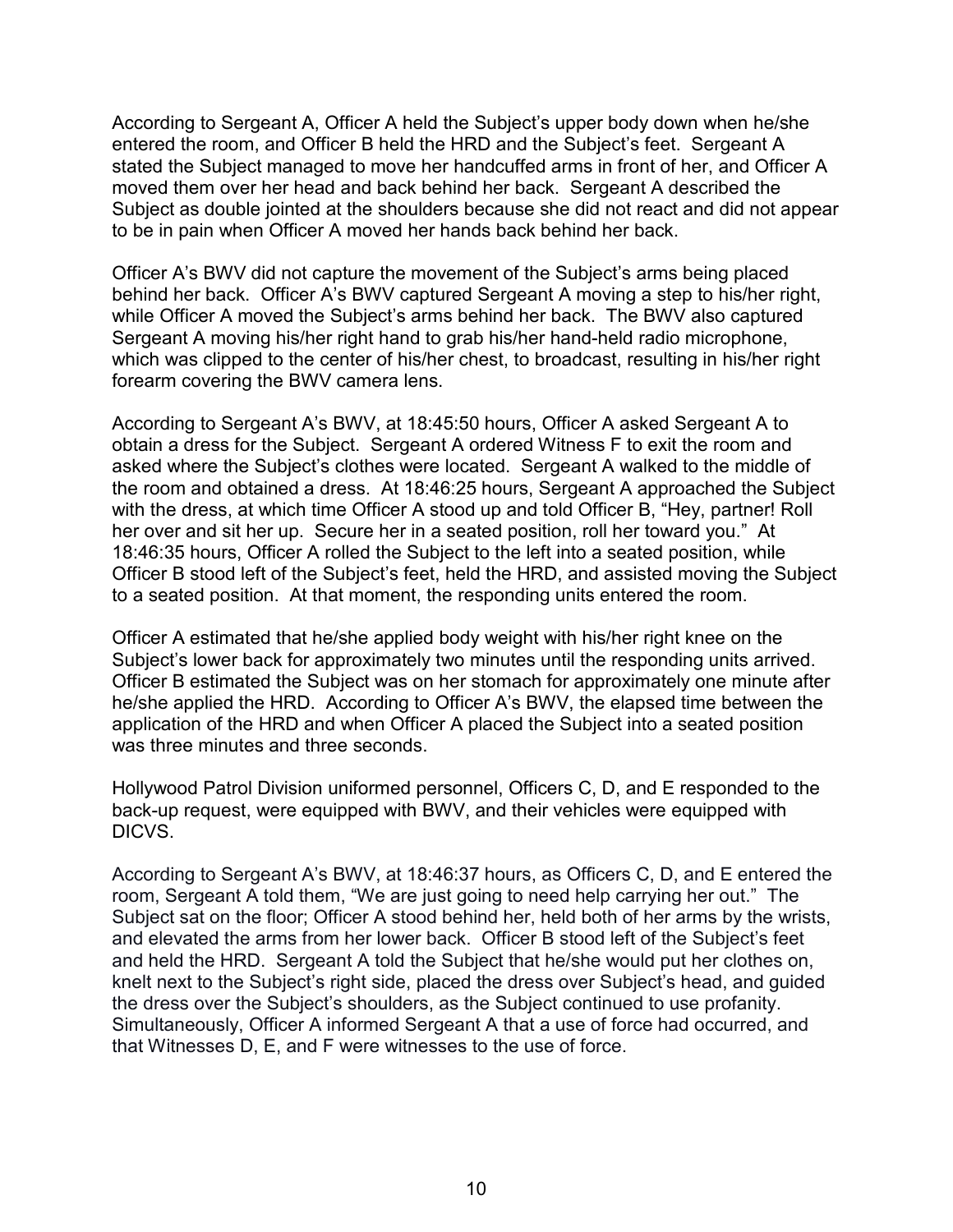According to Officer C's BWV, at 18:47:20 hours, while Sergeant A attempted to dress the Subject, Officer A briefed Officer C that the Subject was being arrested and requested that Officers C and D transport the Subject to the station for booking. Officer A advised Officers C and D that the Subject had been kicking and biting.

Officer C moved behind the Subject and replaced Officer A's position, while Officer B stood left of the Subject's feet, held the HRD, and Sergeant A knelt on the Subject's right side. Officer C used both of his/her hands to grab the Subject's left upper arm and told the Subject to stand up. The Subject rolled onto her right side, lay on the floor, and stated yelled profanities. Officer C asked the Subject twice to stand up and walk, and she replied that she wanted to be left alone because she was hurting. Officer C suggested the Subject walk so officers would not have to carry her, and the Subject repeatedly yelled she was hurt and to leave her alone.

Per Officer A's BWV, at 18:48:20 hours, while the Subject yelled that she was hurting and ignored Officer C's request to stand up, Officers A and E discussed requesting an ambulance for her. Officer A moved away from the Subject toward the front door, used his/her hand-held radio, and requested an ambulance. According to Officer A, he/she requested the ambulance to assess the Subject and transport her because the Subject refused to dress and walk out independently. Officer A believed it would be easier to place the Subject on the gurney and cover her with a sheet rather than escorting her out nude through the hotel. According to Sergeant A, he/she concluded officers could not escort the Subject out from the room safely. Due to the Subject's level of intoxication, officers requested an ambulance for her.

According to Officer C's BWV, as Officer A requested an ambulance, Officer C told the Subject to relax, asked if she needed an ambulance, and informed her they were getting an ambulance for her. The Subject continued to yell and rolled onto her stomach. Officer C repeatedly asked the Subject to relax and if she wanted to sit up, but the Subject kept rolling onto her stomach. Officer C grabbed the Subject by the left arm, near the elbow area, three separate times to roll her from her stomach onto her right side. The third time, Officer C rolled the Subject into a seated position, he/she moved her so that her back rested against the north wall and asked her to relax. Sergeant A asked the Subject if he/she could pull her dress down, and the Subject responded with profanities.

Officer C repeatedly asked the Subject to relax, and if she wanted to sit up. The Subject refused, continued to curse, and told the officers not to touch her. At 18:51:35 hours, the Subject rolled back onto her stomach; Officer C grabbed the Subject's right arm with both hands, and again moved her to a seated position. Officer C then stood behind the Subject and held her by the shoulders with both hands. The Subject yelled for Officer C to get off her and threatened to kill him/her. Officer C released his/her hold of the Subject's shoulders, told the Subject he/she was off her, and to relax, but her behavior and use of profanity continued.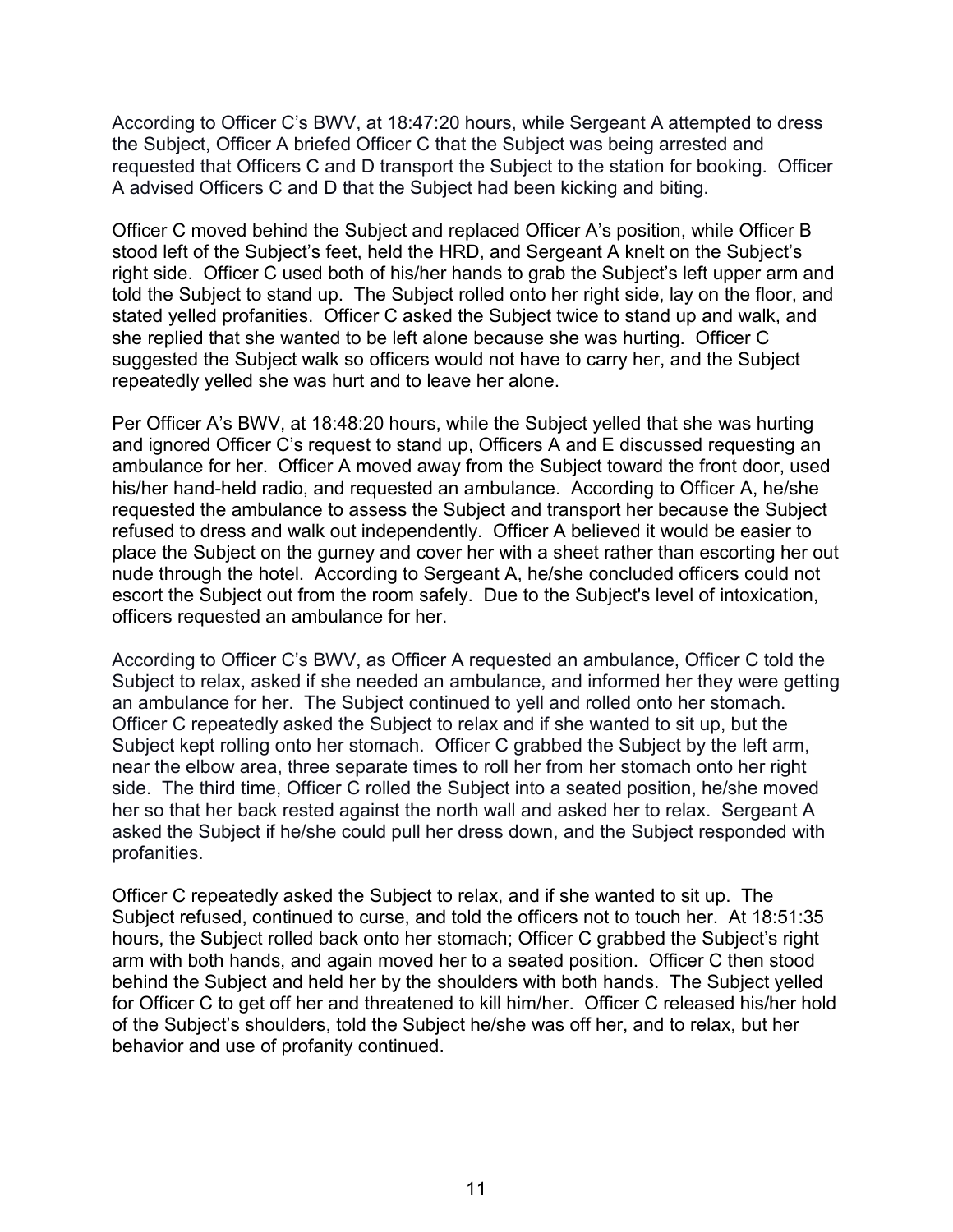Officer C indicated that he/she determined the Subject was under the influence of alcohol. Officer C was concerned for the Subject because she was handcuffed, hobbled, kept rolling onto her stomach, and could stop breathing. Officer C stated that he/she rolled the Subject onto her side multiple times and attempted to get voluntary compliance from her, but the Subject responded with profanities and demanded that she be left alone.

Sergeant A indicated once the back-up units entered the room, he/she learned that a reportable use of force occurred, and Witnesses D, E, and F observed the use of force. Sergeant A stated that while waiting for the ambulance, he/she began the administrative investigation into the use of force. Sergeant A initially interviewed hotel security personnel, but determined they were not present inside the room and did not witness the use of force. Sergeant A originally handled the incident as a Non-Categorical Use of Force (NCUOF).

According to Officer D's BWV, at 18:54:20 hours, the Subject sat on the floor, her feet in front of her; Officer B stood in front of the Subject and held the HRD. Officer D spoke with the Subject in Spanish and asked her what her name was, and she replied. Officer D advised the Subject he/she would transport her, and if she behaved, he/she could help her. The Subject responded that she was good, began to slide forward toward Officer B, and told Officer B the cartel would kill him/her. Officer D called the Subject's name twice to get her attention. The Subject complained her arm hurt, and Officer D responded that he/she would take care of her arm. The Subject asked Officer D to release her and threatened to kill Officer B.

Officer D indicated he/she spoke with the Subject in Spanish to connect with her and de-escalate the situation. Officer D added his/her dialogue with Subject in Spanish briefly worked because he/she was able to divert the Subject's attention toward him/her and away from the other officers, but the Subject threatened to kill him/her as well. Officer D indicated that when the Subject complained about her arms hurting, she was not specific about what hurt. Officer D stated the Subject did not show signs of being in pain, so he/she believed the Subject referred to the handcuffs being uncomfortable around her wrists.

According to Officer A's BWV, at 18:59:05 hours, Los Angeles Fire Department (LAFD) arrived at scene. Officer A briefed LAFD personnel that a use of force occurred, he/she punched the Subject in the face, and that she was under the influence of alcohol.

According to Officer C's BWV, at 18:59:20 hours, LAFD personnel walked toward the Subject and asked her if anything was bothering her. The Subject replied, "These guys are bothering me right now! They were trying to rape me, yeah!" LAFD personnel told the Subject they would put a mask on her and asked again if anything was bothering her. The Subject replied, "They were trying to touch me!" LAFD clarified the question and asked the Subject if anything medically was bothering her, and she replied, "No!" LAFD began their medical assessment and asked the Subject if she had diabetes, high blood pressure, and if she used drugs or alcohol. The Subject denied using drugs and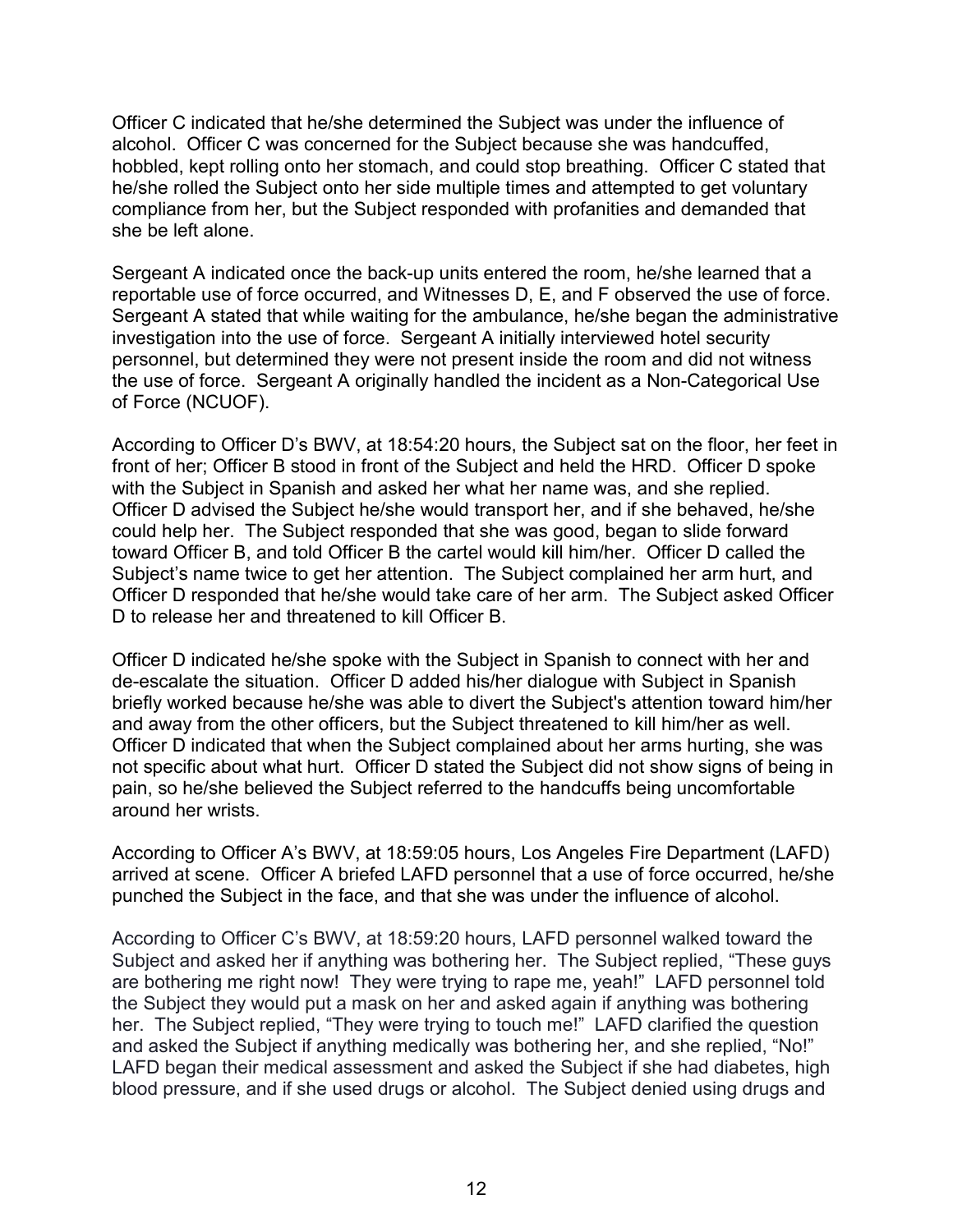admitted she drank a lot of alcohol. LAFD asked the Subject for her first name, last name, and date of birth, but she became uncooperative and refused to answer any additional questions.

At 19:01:34 hours, the Subject lay on her stomach; Officer C reached down, grabbed the Subject's left arm with both hands, and turned the Subject left onto her right side. LAFD personnel reached down and attempted to pull the Subject's dress down to cover her chest, but the Subject yelled, "Don't touch me!"LAFD asked the Subject twice if they could take her blood pressure, and she said no. Simultaneously, Officer C reached down because the Subject turned onto her stomach again, grabbed the Subject's left arm with both hands, and turned the Subject left onto her right side. The Subject yelled not to touch her. Officer C advised the Subject that she could not lay on her stomach, but she repeatedly yelled not to be touched.

At 19:02:20 hours, the Subject turned onto her stomach again. Officer C reached down, grabbed the Subject's left arm with his/her left hand, grabbed the dress behind the Subject's neck, and rolled the Subject left and into a seated position. The Subject's behavior and use of profanity continued. Officer C grabbed the Subject's right axilla with both hands and slightly lifted her off the floor. Officer C then moved her into a narrow entranceway that led to the bathroom while Officer B assisted and held the HRD. At 19:03:28 hours, the Subject rolled onto her stomach again. Officer C reached down, grabbed the Subject's left arm, and moved the Subject into a seated position. The Subject insisted she did not want to be touched, and Officer C told her if she remained seated, he/she would not need to touch her.

According to Sergeant A's BWV, at 19:02:20 hours, LAFD informed Sergeant A that the Subject did not have any medical complaints. Sergeant A advised LAFD that he/she needed LAFD to transport the Subject and asked Officer A for his/her opinion. Officer A suggested that LAFD use a gurney to move the Subject from the room, cover her with a sheet, and transport her directly to Metropolitan Detention Center (MDC). Officer A advised that LAFD officers would ride in the ambulance with the Subject to the MDC. LAFD indicated they would get a Basic Life Support (BLS) ambulance to respond, and the ambulance would need approval from Metropolitan Fire Communications Center to transport the Subject to MDC.

At 19:08:30 hours, the LAFD Rescue Ambulance arrived on scene and entered the room. Upon arriving, LAFD paramedics learned that other LAFD personnel could not obtain the Subject's vital signs and she was uncooperative, did not have any medical complaints, and did not want to be transported to a hospital. LAPD indicated that their policy only allows them to transport patients to hospital emergency rooms.

According to Sergeant A, LAFD personnel refused to transport the Subject to the police station or MDC due to the Subject not having any medical complaints. However, LAFD agreed to move the Subject on their gurney to the parking lot for officers to place her into a police vehicle.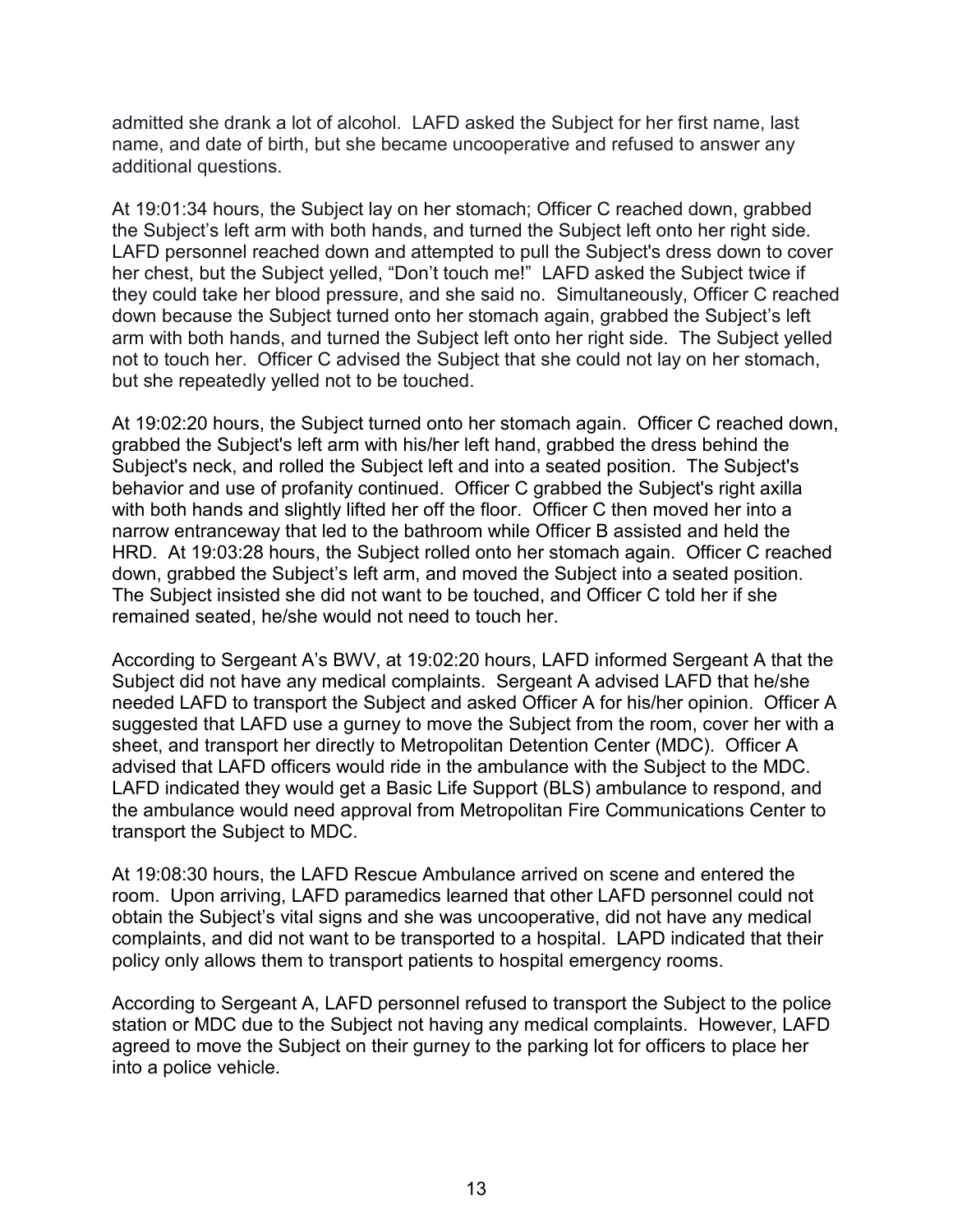According to Officer C's BWV, at 19:09:10 hours, Officer C advised LAFD that officers would lift the Subject onto the gurney and handcuffed her to the gurney side rails. LAFD personnel placed the gurney into a flat position and lowered it to floor.

The Subject lay on her back while Officer B held the HRD. Officer C stood on the Subject's right side, reached down, grabbed the Subject's right upper arm with both hands, and rolled to her left to lay on her left side. At that moment, Officer D moved in front of the Subject and reached down to grab the Subject's right upper arm with his/her left hand. Officer C released his/her hold of the Subject's right arm and grabbed her left upper arm with his/her right hand. Officers C and D held the Subject's arms, and in unison lifted her onto the gurney.

Once on the gurney, the Subject lay on her left side, Officer B continued to hold the HRD, and LAFD personnel covered her with a sheet. LAFD raised the gurney from the floor, moved the Subject up, and adjusted her body on the gurney into a face down position with her hands behind her back. Officer C stood on the gurney's right side, and Officer D stood on the left side. Officer C unlocked the handcuffs and asked Officer D to hold the Subject's right arm. Officer D grabbed the Subject's right wrist with his/her left hand and held the Subject's right arm. Officer C and D discussed rolling the Subject onto her back by passing each other her arms to handcuff her to the gurney side rails. As Officers C and D rolled the Subject to her back, Officer D handed the Subject's right arm to Officer C. Officer C told Officer D that he/she would hold the right arm and pass the left arm to him/her.

According to Officer D, suspects transported on gurneys are to have their arms handcuffed to the gurney side rails, not only for their safety and to prevent them from escaping but also for their comfort.

According to Officer D's BWV, at 19:11:39 hours, Officers C and D handed each other the Subject's arms and turned her to the left to lay on her back. Officer D used his/her right hand and placed the dress over the Subject's face, but she quickly used her left hand and pulled it down from her face. Officer D immediately placed his/her open right hand in front of the Subject's face and stated, "Watch out! Don't be spitting!" The Subject swiped Officer D's right hand with her left hand, and the video stopped.

Officer D indicated that his/her BWV camera was on his/her chest and at the same level as the Subject while she was lying on the gurney. The Subject continued to move and refused to give up her left arm. Officer D believed the Subject used her right arm to dislodge his/her BWV from his/her chest and turned it off because the BWV fell to the floor.

According to Officer C's BWV, at 19:11:45 hours, the Subject continued to move on the gurney and repeatedly yelled profanities. Officer C told Officer D to hold her face, her arm, and to reach under her chest. At that moment, Officer D shouted, "Ouch!" Simultaneously, Officer D quickly pulled his/her left hand away from the Subject's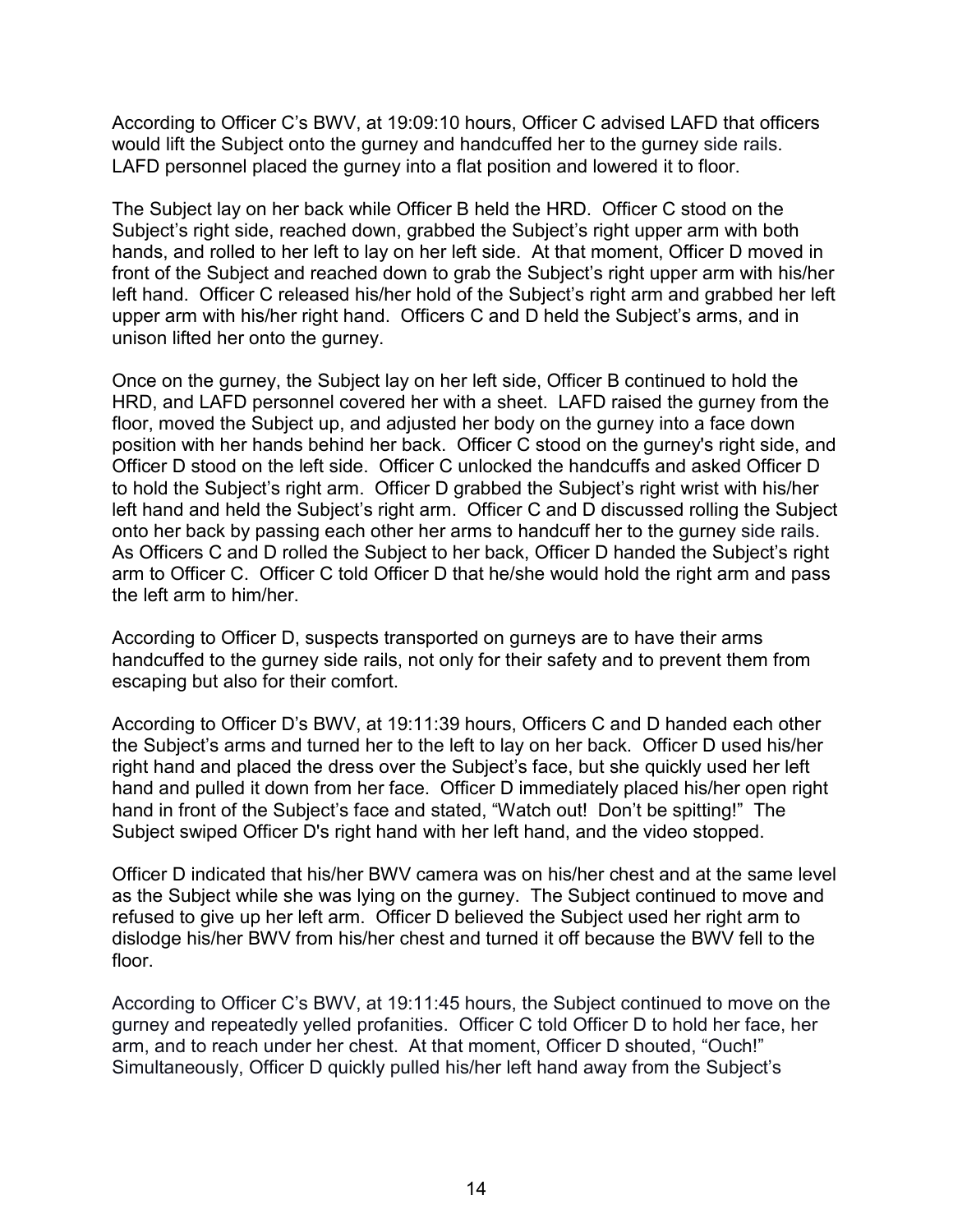mouth, moved one step back, and torqued his/her right arm back as if he/she would punch the Subject, but he/she did not.

Officer D quickly moved up to the gurney and advised Officer C that he/she had control of the Subject's arm. Officer C asked Officer D if the Subject bit him/her and Officer D replied that she did. At 19:12:15 hours, Officer A asked, "Is her arm free?" Officer C replied that the Subject's arm was not handcuffed and advised that the Subject bit Officer D. At 19:12:18 hours, Officer C's left hand was captured pushing the Subject's head against the gurney's head-pad. Officer D completed handcuffing the Subject's left wrist to the gurney's left side rail, and Officer C stated, "Can you hold her head really quick," as he/she completed handcuffing the right wrist to the right-side rail. According to Officer D, as the Subject lay on her left arm, he/she attempted to pull the arm out from under her, but she was not allowing the movement. Officer D stated that the Subject removed the face covering that she had on. Officer D tried to put it back on the Subject, and she took it off again. Officer D stated that at this point, it looked like she was about to spit at his/her face because he/she was pretty close to her. Officer A put his/her left hand over her face to stop any kind of spitting, and when he/she did that, the Subject bit his/her left thumb.

Additionally, Officer D stated that he/she felt the pain out of nowhere on his/her left thumb and was not sure what caused it. Officer D stated that his/her initial reaction was to punch the Subject in the face to stop her from biting him/her because he/she did not have any other tools to use to stop her. Officer D stated that he/she did not end up punching the Subject and was able to pull his/her finger out of her mouth. Officer D stated that he/she was then able to handcuff the Subject.

According to Officer C, when Officer D attempted to grab the Subject's right arm to handcuff her to the gurney's right-side rail, the Subject lifted her head, turned toward Officer D, and bit his/her left thumb. Officer C indicated that Officer D pulled his/her left thumb away from the Subject's bite and ripped his/her glove. Officer C used his/her left open hand and pushed the right side of the Subject's head against the gurney's headpad to prevent the Subject from biting additional officers or LAFD personnel. Officer C asked LAFD to hold the Subject's head while he/she completed handcuffing her right arm to the gurney's right-side rail.

According to Officer A, the Subject remained aggressive and combative after being placed on the gurney; she had already bitten him/her and Officer D. Officer A indicated he/she requested LAFD to use a spit hood on the Subject to prevent her from biting or spitting at additional personnel, but LAFD did not have a spit hood with them. Officer A was equipped with a spit hood, which he/she previously obtained from LAFD, and provided the spit hood to be placed on the Subject's head.

According to Officer C's BWV, at 19:12:45 hours, LAFD personnel asked if officers wanted to use a spit hood. Officer A stated that he/she had one, retrieved it from his/her utility pants' pocket, and handed it to Officer C. Officer C handed the spit hood to LAFD and asked them to open it. As LAFD opened the spit hood package, Sergeant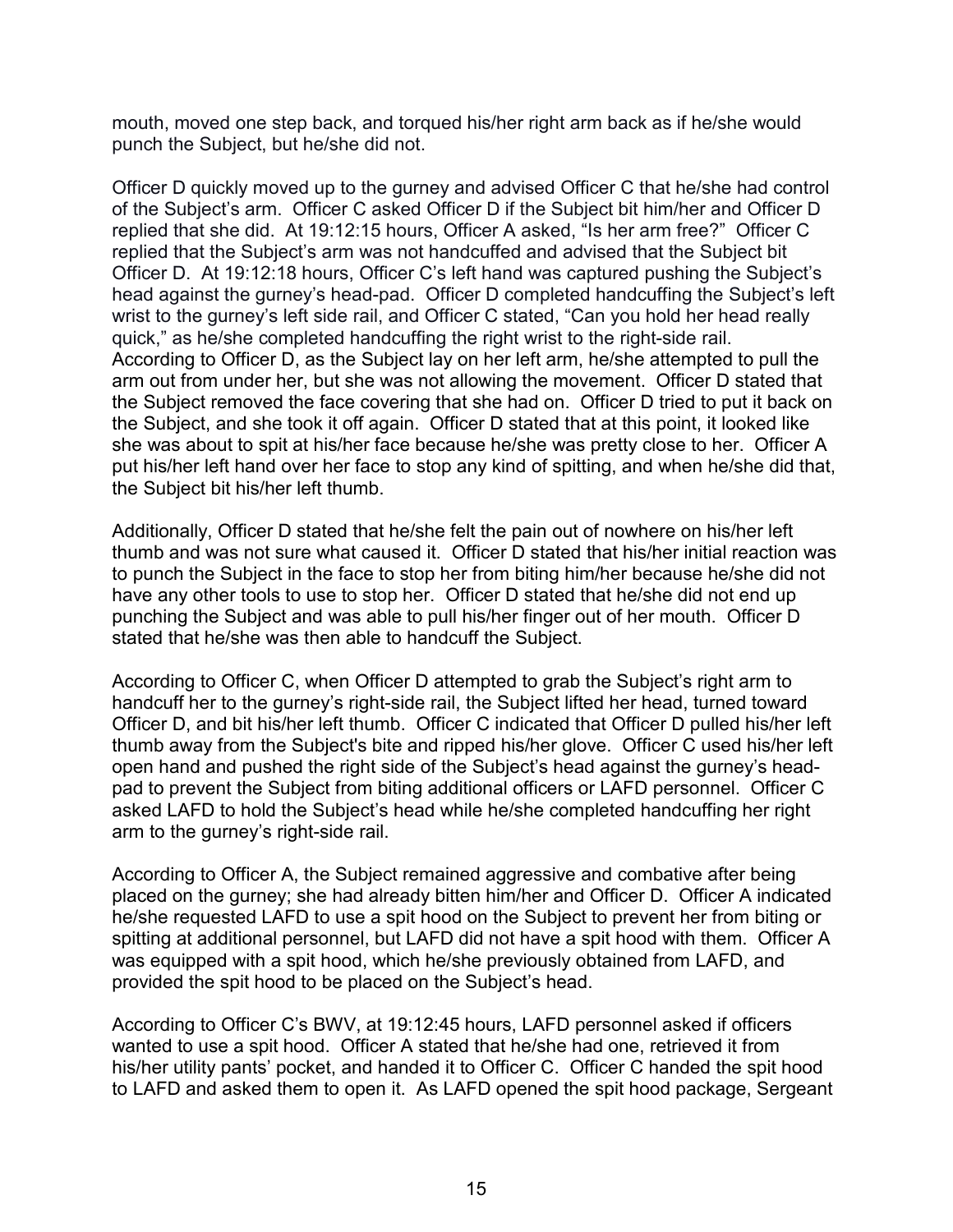A approached the Subject and asked her to stop fighting so officers would not have to hold her. The Subject replied, "No!" and continued to curse, telling officers and paramedics they would all die.

Once the spit hood was ready, Officer C placed it on the Subject's head. LAFD adjusted the gurney to a seated position and secured the gurney restraint strap around the Subject's chest. Officer C adjusted the spit hood on the Subject's head, so the fabric covered her mouth. LAFD maneuvered the gurney to exit the room and stopped. The Subject's head leaned forward; she bent her neck and then straightened her head upright, causing the spit hood to move. Officer C adjusted the spit hood again, so the fabric covered her mouth.

As LAFD pushed the gurney through the doorway, the Subject reached for the spit hood with her right hand. Officer C asked Officer D, if he/she was ok and yelled an expletive. Officer C indicated that he/she did not realize the injury to Officer D's thumb was so significant. Officer C stated that the bite to Officer D caught him/her off guard, and that's why he/she cursed. The profanity was his/her reaction, and it was not directed at the Subject.

According to Officer C's BWV, at 19:14:42 hours, LAFD pushed the gurney through the entranceway and exited the room. The Subject had now removed the spit hood off her head; LAFD stopped and checked the gurney's front wheels. Simultaneously, the Subject continued to curse and repeatedly screamed for someone to record the incident. LAFD walked to the gurney's front and reached down to check the gurney's front wheels. The Subject stood up and handed Officer C the spit hood. Officer C immediately placed the spit hood on the Subject's head. LAFD then pushed the gurney through the hallway. The Subject immediately leaned forward, reached for, and removed the spit hood from her head. The Subject also removed the dress from around her neck and tossed them both onto the floor. Officer C, who followed behind the gurney, reached down, and picked up the spit hood.

Officer C indicated that he/she placed the spit hood on the Subject's head to prevent her from spitting or biting officers and paramedics, since the Subject had bitten two officers, and it appeared as if she was trying to bite or spit at additional personnel. As LAFD moved the Subject out of the room, the Subject reached up with her right hand and pulled the spit hood from her head. Officer C added the Subject reached up with her right hand and pulled the spit hood off her head multiple times. Officer C stated that he/she used his/her right hand and applied a finger flex on the Subject's right fingers to prevent her from reaching and removing the spit hood. Officer C estimated that he/she applied the finger flex for twenty seconds; still the Subject was able to remove the spit hood with her left hand.

Per Officer C's BWV, LAFD guided the gurney to the elevator door, entered the elevator, and positioned the gurney, so the Subject faced the back wall of the elevator. At 19:15:51 hours, LAFD personnel stated, "She's kicking," and the Subject pushed her feet against the elevator's wall. Officer C quickly moved to the gurney's right side,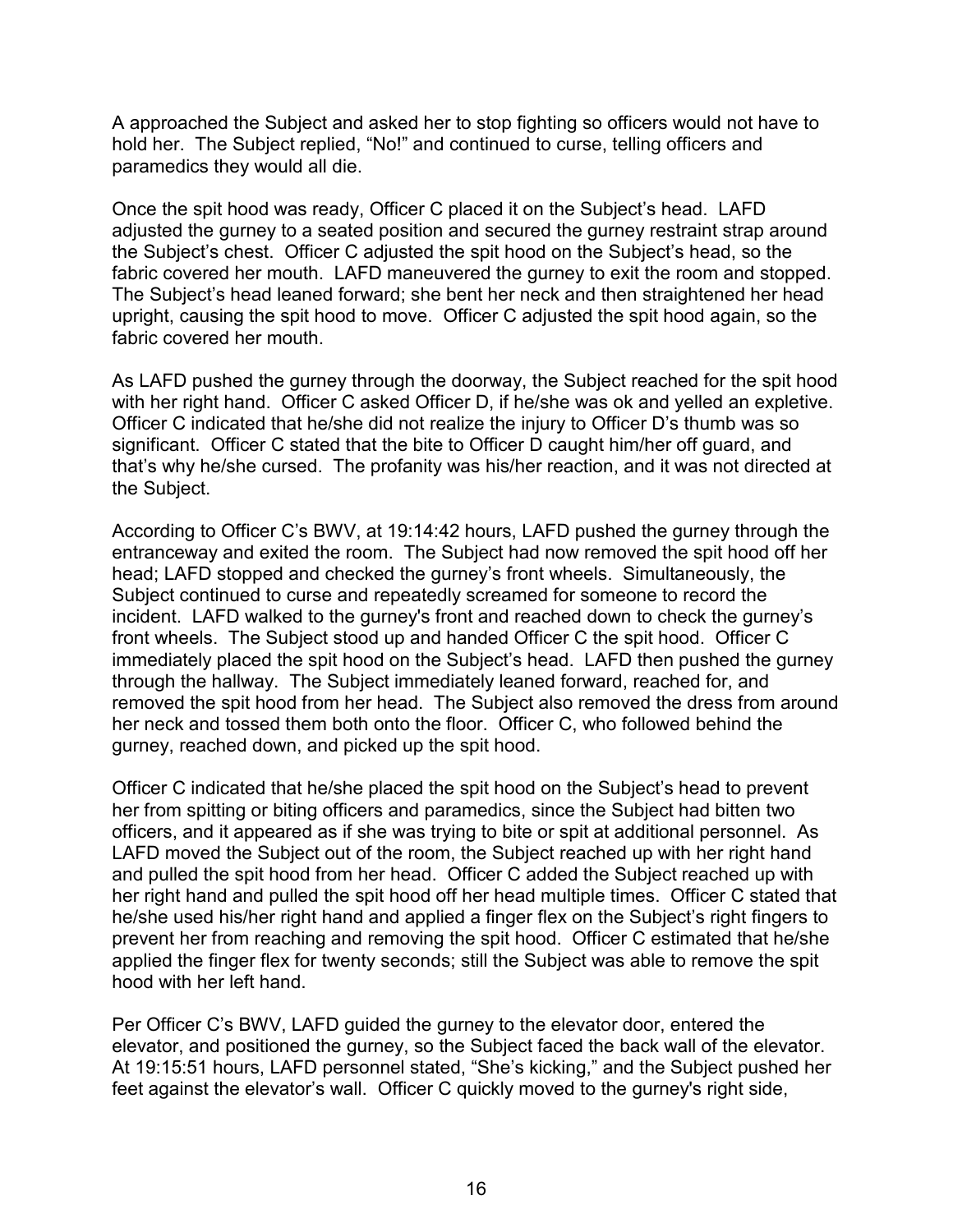immediately grabbed the Subject's right upper arm with his/her right hand and placed his/her left hand on the back of the Subject's head. Officer C moved his/her right hand to the right side of the Subject's head and used both of his/her hands to push the Subject's head forward. Officers B and C ordered the Subject to stop several times. Simultaneously, Officer B used his/her right-hand to push the Subject's right shoulder area to assist and control the Subject's movements. Officer C asked the Subject several times to stop and relax, but she repeatedly screamed.

According to Officer C, the Subject began to kick at the elevator walls with both feet and looked around, which led him/her to believe the Subject would bite or spit at officers or paramedics. Officer C used his/her left open palm to push the back of the Subject's head and his/her right hand to push the right side of her head to hold the Subject's head away from officers and paramedics and prevent her from biting or spitting.

Per Officer C's BWV, at 19:16:56 hours, the elevator arrived on the first floor; Officers B and C stopped pushing the Subject's head and shoulder. Officers and paramedics exited the elevator, and LAFD pushed the gurney through the hallways and out to the hotel parking lot.

According to Officer A's BWV, at 19:17:30 hours, the officers and paramedics exited the hotel building onto the parking lot. Officer A broadcast and requested two additional units to respond to the hotel. Officer A briefed Sergeant A of his/her plan to have the two units he/she requested transport the Subject to MDC. Officer A stated that he/she determined they would not transport the Subject to MDC because he/she and Officer D had to seek medical treatment. One unit would transport the Subject to MDC, while the second unit would be a back-up and followed behind the transporting unit. Additionally, Officer A requested Sergeant A to accompany the units to MDC.

Hollywood Patrol Division uniformed personnel, Officers F, G, H, and I, responded to Officer A's request: Officers F, G, H, and I were equipped with BWV and their vehicles were equipped with DICVS.

According to Sergeant A's BWV, at 19:19:00 hours, Sergeant A approached the Subject, who sat on the gurney. Sergeant A admonished the Subject of her Miranda Rights, and the Subject invoked her right not to provide a statement. LAFD moved the gurney toward Officers F and G's vehicle. Sergeant A followed the Subject and asked if she would sign a Medical Release form and the Subject refused. Sergeant A advised the Subject she was arrested for battery on a police officer, asked the Subject if she understood why she was being arrested, and the Subject replied, "I didn't hit nobody!" Sergeant A asked the Subject if she was sick, ill, or injured and she replied, "No!" Sergeant A asked the Subject if she had any questions and the Subject repeatedly stated she did not hit anyone.

Sergeant A indicated that since the Subject was going to be transported straight to MDC and not the station, he/she asked the Subject the three required questions from the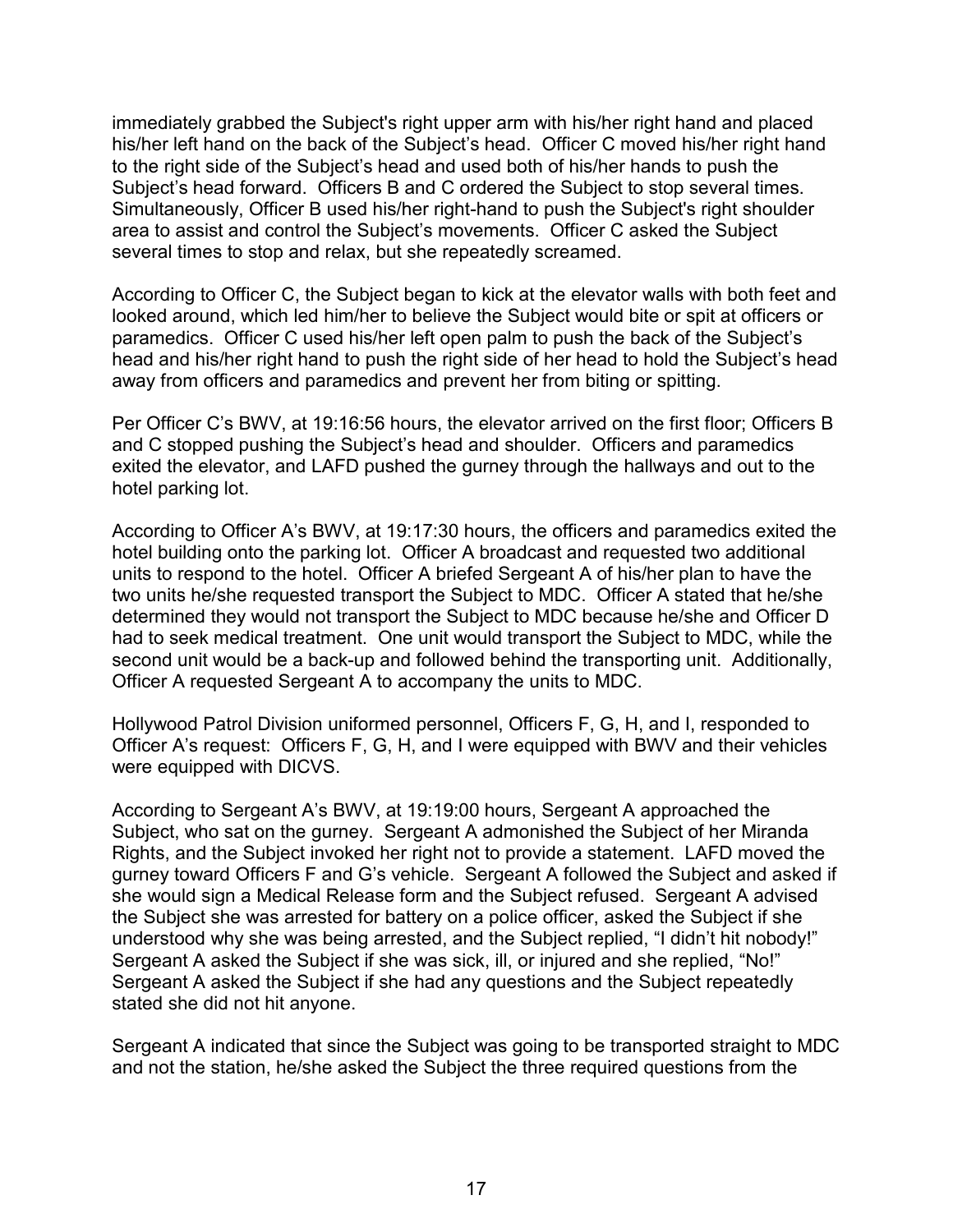Adult Detention Log that a Watch Commander would ask upon the Subject entering the station.

According to Officer A's BWV, at 19:19:40 hours, Officer A approached Officers F, G, H, and I and briefed them of his/her plan to transport the Subject to MDC. The plan was for Officers F and G to transport the Subject while Officers H and I followed in the event a problem with the Subject occurred. Sergeant A would also follow both units to MDC.

According to Officer F's BWV, at 19:20:00 hours, Officer F walked to his/her vehicle and activated the vehicle's rear seat DICVS. Officer F opened the driver side rear passenger door as LAFD moved the gurney up to the patrol vehicle's door. Officer F unlocked the Subject's right handcuff from the gurney's right-side rail, and Officer G unlocked the left handcuff from the left side rail. Officer F asked the Subject to stand up. The Subject stood up and repeatedly shouted that she did not hit anybody. Officer F and G handcuffed the Subject's arms behind her back. Officer F asked the Subject to have a seat in the car, guided her to the seat, and told her to sit up. Officer G walked around to the rear passenger side door. Officer F lifted the Subject's feet, placed her feet inside the vehicle, and Officer G grabbed the Subject's left upper arm with his/her left hand, and pulled the Subject into the seat. Officer F secured the seatbelt around the Subject's torso and closed the door.

According to Officer C's BWV, at 19:21:25 hours, Officer C reached down and untied the HRD from the gurney's front rail as the Subject stood up. Once the Subject sat inside the vehicle, Officer C secured the HRD onto the opened driver's door anchor plate.

According to Officers F and G, after they placed the Subject into their vehicle, they waited for Sergeant A to conduct his/her on-scene use of force investigation. According to Officers F and G's BWV, at 19:37:00 hours, Officers F and G left the hotel and drove to MCD. At 19:51:30 hours, they arrived at MDC, entered MDC's sally port, and parked their vehicle. Officer F and G entered MDC facility and asked Officer H to remain with the Subject at the vehicle. Officer F obtained a set of blue jail gowns for the Subject, Officer G logged the Subject into the Adult Detention Log and notified MDC's Assistant Watch Commander.

According to Sergeant A BWV, at 19:57:25 hours, Sergeant A and Officer I stood next to Officers F and G's vehicle. Officer I told the Subject they would get her out of the vehicle, dress her, and move her to the waiting bench in the sally port. Sergeant A and Officer I asked the Subject to sit up several times. The Subject appeared to be asleep and did not respond to Sergeant A or Officer I's commands. Sergeant A dressed the Subject's upper body with a jail gown top. At 20:04:30 hours, Sergeant A removed the HRD from the Subject's feet and attempted to put jail pants on the Subject.

Sergeant A placed the pants over the Subject's feet and moved them above her knees but could not move them up to her waist because the Subject lay on the seat and appeared asleep.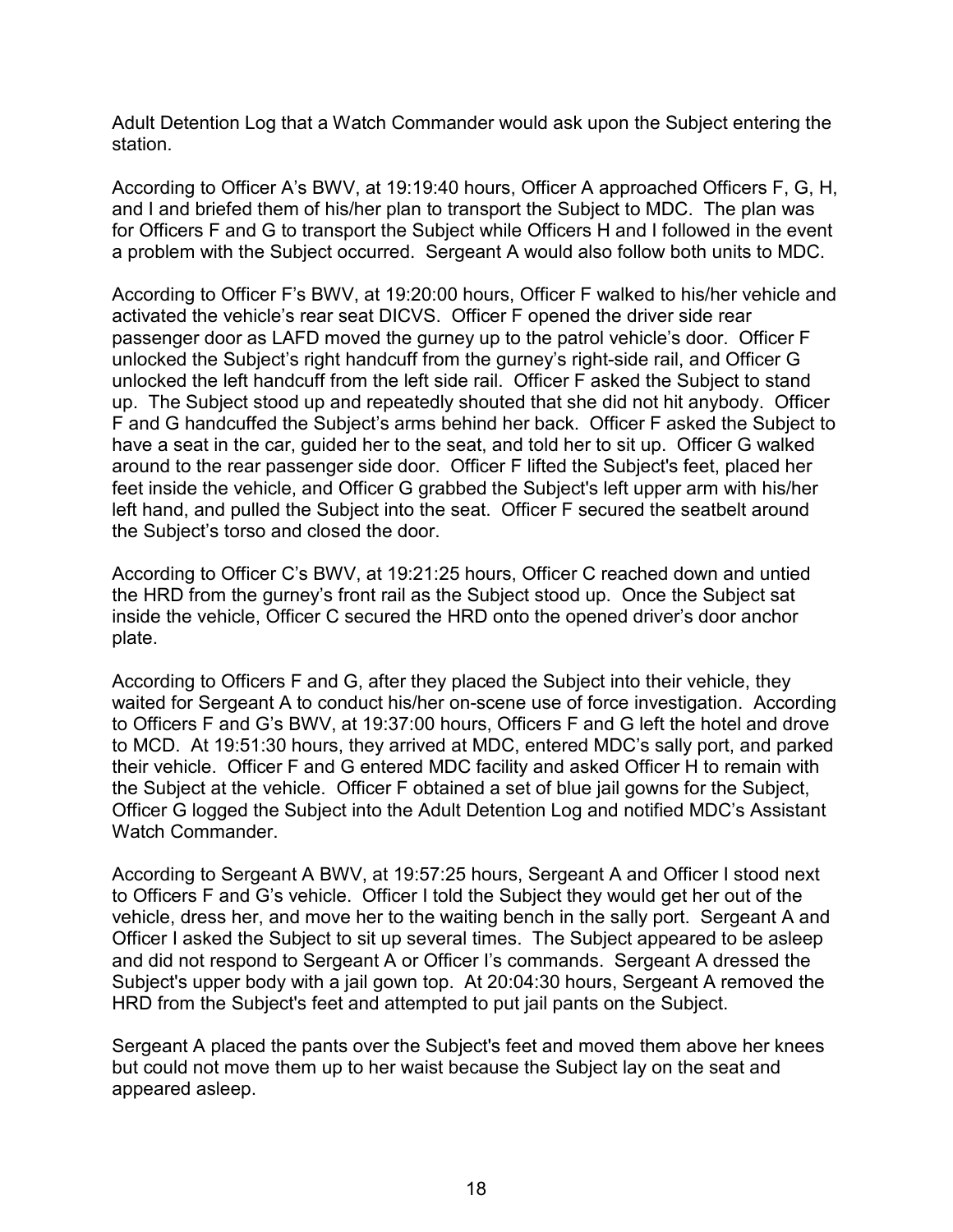According to Officer H, MDC's Watch Commander walked to the vehicle and asked the Subject the three required intake questions from the Adult Detention Log. Officer H stated the Subject refused to answer the questions. According to MDC's Adult Detention Log, Sergeant B interviewed the Subject at 20:07 hours. The log indicated that the Subject refused to answer the questions.

According to Officer I's BWV, at 20:09:10 hours, after Sergeant B interviewed the Subject, Officer I removed the Subject from the vehicle. Officer I moved the Subject's feet out of the vehicle first and told the Subject to help him/her. Officer I appeared to move the Subject's upper torso and she complained that Officer I was hurting her. Officer I told the Subject to get out on her own. The Subject kicked the jail pants and stated she would not wear them. Officer I went through the rear passenger side door, told the Subject to move up, pushed the Subject's back with his/her right opened hand, and told the Subject he/she was trying to help her get out from the vehicle. The Subject exited the vehicle without assistance from the officers. Officer H and I walked the Subject to the sally port waiting bench and secured her to bench by handcuffing her left wrist to the bench rail.

According to the DICVS, when Officer I attempted to remove the Subject from the vehicle, he/she moved the Subject's feet out of the vehicle first, then grabbed the Subject's right upper arm with his/her left hand. According to Officer I, he/she grabbed the Subject's right arm to assist the Subject out of the vehicle, and the Subject complained that he/she was hurting her. Officer I believed the Subject referred to the handcuffs being uncomfortable, so he/she released his/her hold of the Subject's arm and asked her to get out independently, but she remained in the vehicle. Officer I added that the Subject was nude, sweaty, and since the vehicle's rear seat was plastic, he/she believed the Subject was stuck to the seat, and it would be difficult for her to get out unassisted. Officer I went through the rear passenger side door and pushed on the Subject's back with his/her right hand to help her get out of the vehicle.

According to Officer F, due to the COVID-19 pandemic, arrestees booked at MDC had to remain outside in the sally port waiting bench, until dispensary personnel were ready to treat them, or MDC personnel were ready to book them.

According to Sergeant A's BWV, at 20:34:30 hours, Sergeant A and Officers F, G, H, and I escorted the Subject to MDC's dispensary waiting area. Upon entering the dispensary at 20:37:48 hours, Sergeant A deactivated his/her BWV. Sergeant A indicated he/she deactivated his/her BWV while inside the dispensary to protect the Subject's medical rights. Sergeant A was inside the dispensary for two minutes and twelve seconds. Upon exiting the dispensary, Sergeant A activated his/her BWV again, which captured the Subject's actions while inside the dispensary without audio.

### **The following occurred while inside the dispensary.**

At 20:38:00 hours, the Subject was still handcuffed and sat on the blue patient chair across from the medical staff desk. The Subject swung her left leg over the chair's left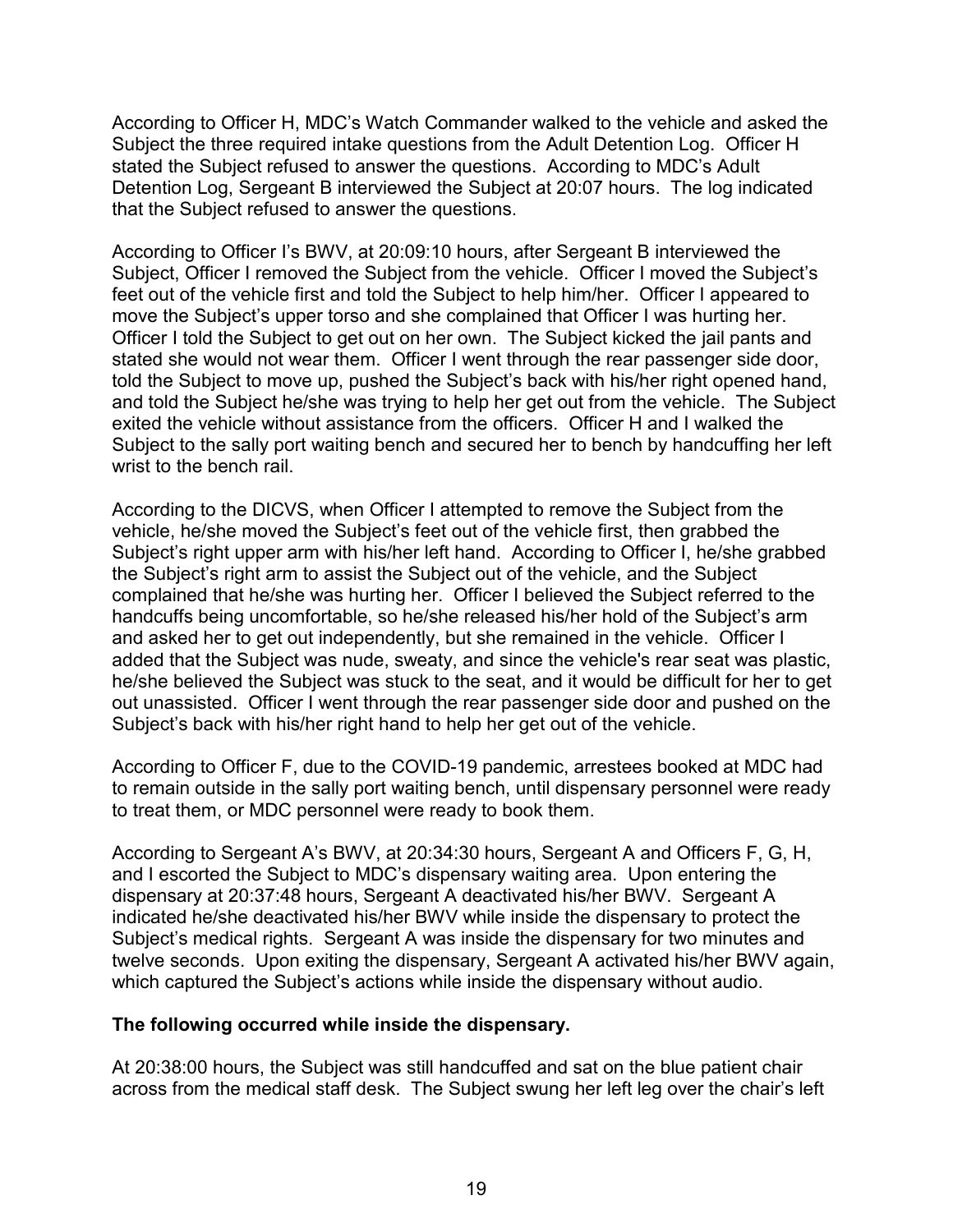armrest, sat sideways and faced the medical staff. The Subject raised her right leg to the front edge of the chair and exposed her genitals toward the medical staff. The Subject then moved her back over the right armrest and used her feet to push off the left armrest. Officer H moved behind the Subject, lifted the Subject's right and left shoulders with both hands to prevent her from falling. The Subject swung her left leg back and attempted to kick Officer H. Officer I moved behind the Subject and lifted her right shoulder with his/her left hand. The Subject swung her right leg back and attempted to kick Officer I. The Subject appeared to be angry, yelling, and shook her body while seated on the chair. The Subject stood up unassisted, and the officers and Sergeant A escorted her out of the dispensary.

According to Sergeant A and Officer I, the Subject refused to answer the medical staff's questions, and at one point, she sat on a chair, spread her legs, and exposed herself to the doctor. Sergeant A indicated that officers escorted the Subject back to the sally port bench and waited until a booking window was ready to process her. According to the arrest report face sheet, the Subject was booked at 2100 hours.

According to MDC's surveillance video, Sergeant A and Officers F, G, H, and I escorted the Subject to the booking window at 2108 hours. Officer H removed the handcuffs from the Subject's wrist. Officer F placed the booking wristband on the Subject's left wrist and fingerprinted the Subject's right hand. Upon completing the fingerprinting, the Subject removed the jail gown top she was wearing and tossed it on the counter. At 2112 hours, Sergeant A and the officers placed the Subject into a sobering cell.

At 2122 hours, while in the sobering cell, the Subject walked up to the cell window and banged on the window. At 2128 hours, MDC detention officers approached the cell, and the Subject showed them her left arm. The Subject dressed in the jail gown top and pants. At 2131 hours, Physician Assistant (PA) A, approached the cell and looked into the cell as the Subject sat on the floor.

According to Senior Detention Officer (SDO) A, he/she was assigned as the intake supervisor at MDC. SDO A indicated that MDC staff notified him/her the Subject was complaining of an injury to her arm. SDO A approached the cell where the Subject was housed and observed the Subject's left arm to be swollen. SDO A immediately notified dispensary medical staff of his/her observation. SDO A stated that Physician Assistant A approached the cell and assessed the Subject through the window because the Subject was an uncooperative arrestee. Physician Assistant A advised SDO A to have a unit transport the Subject to a contract hospital. SDO A called CD and requested a Hollywood Patrol unit to respond to MDC and transport the Subject to the hospital.

Hollywood Patrol Division uniformed Police Officers J and K responded to MDC and transported the Subject to the hospital. Officers J and K were in a marked black and white police vehicle. Officers J and K were equipped with BWV and their patrol vehicle was equipped with a DICVS. According to J and K's BWV, at 22:59:00 hours, the officers drove out of MDC with the Subject and arrived at the hospital at 23:06:15 hours to have the Subject evaluated by medical staff.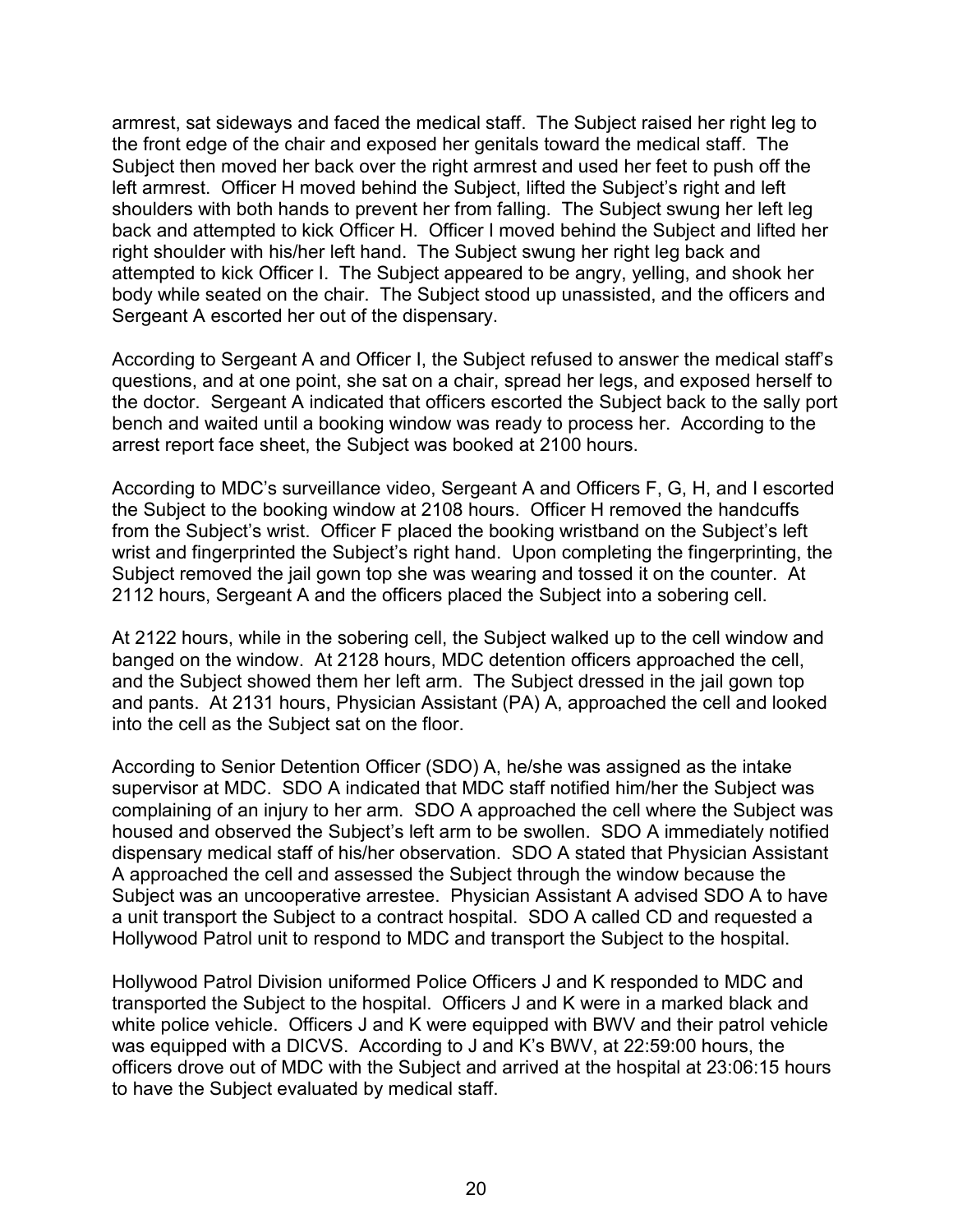Officer J and K did not witness the use of force. They activated their BWV and DICVS for the Subject's transportation from MDC to the hospital and therefore, were not interviewed for the investigation.

On Monday, August 24, 2020, at 0930 hours, Hollywood Area Assistant Watch Commander, Sergeant C was notified that the Subject would be admitted to the hospital. Sergeant C notified FID Lieutenant A and briefed him/her of the UOF incident and the Subject's condition. Lieutenant A advised Sergeant C that FID personnel would respond to the hospital to conduct an assessment of the incident. Lieutenant A directed Sergeant C to call the involved officers and order them not to talk about the incident until interviewed by FID.

FID Detective A responded to the hospital and conducted an assessment of the Subject's condition. At 1355 hours, Doctor A advised Detective A that the Subject was diagnosed with a dislocated left elbow and Rhabdomyolysis and confirmed the Subject would be admitted to the hospital. At 1400 hours, Detective A notified Sergeant C that the Subject was admitted to the hospital, and the incident met the criteria for a Law Enforcement Related Injury (LERI) Categorical Use of Force (CUOF).

At 1410 hours, Sergeant C notified the Department Operation Center (DOC) of the Law Enforcement-Related Injury (LERI).

| <b>OFFICER</b>   | <b>TIMELY BWV</b><br><b>ACTIVATION</b> | <b>FULL 2-</b><br><b>IMINUTE</b><br><b>BUFFER</b> | <b>OF ENTIRE</b><br><b>INCIDENT</b> | <b>ACTIVATION</b> | <b>BWV RECORDING TIMELY DICVS DICVS RECORDING OF</b><br><b>IENTIRE INCIDENT</b> |
|------------------|----------------------------------------|---------------------------------------------------|-------------------------------------|-------------------|---------------------------------------------------------------------------------|
| Sergeant A       | Yes                                    | Yes                                               | Yes                                 | N/A               | N/A                                                                             |
| <b>Officer A</b> | Yes                                    | Yes                                               | Yes                                 | N/A               | N/A                                                                             |
| <b>Officer B</b> | No                                     | No                                                | <b>No</b>                           | N/A               | N/A                                                                             |
| <b>Officer C</b> | Yes                                    | Yes                                               | Yes                                 | N/A               | N/A                                                                             |
| <b>Officer D</b> | Yes                                    | Yes                                               | Yes                                 | N/A               | N/A                                                                             |

## **BWV and DICVS Policy Compliance**

# **Los Angeles Board of Police Commissioners' Findings**

The BOPC reviews each Categorical Use of Force incident based upon the totality of the circumstances, namely all of the facts, evidence, statements and all other pertinent material relating to the particular incident. In every case, the BOPC makes specific findings in three areas: Tactics of the involved officer(s); Drawing/Exhibiting of a firearm by any involved officer(s); and the Use of Force by any involved officer(s). Based on the BOPC's review of the instant case, the BOPC made the following findings: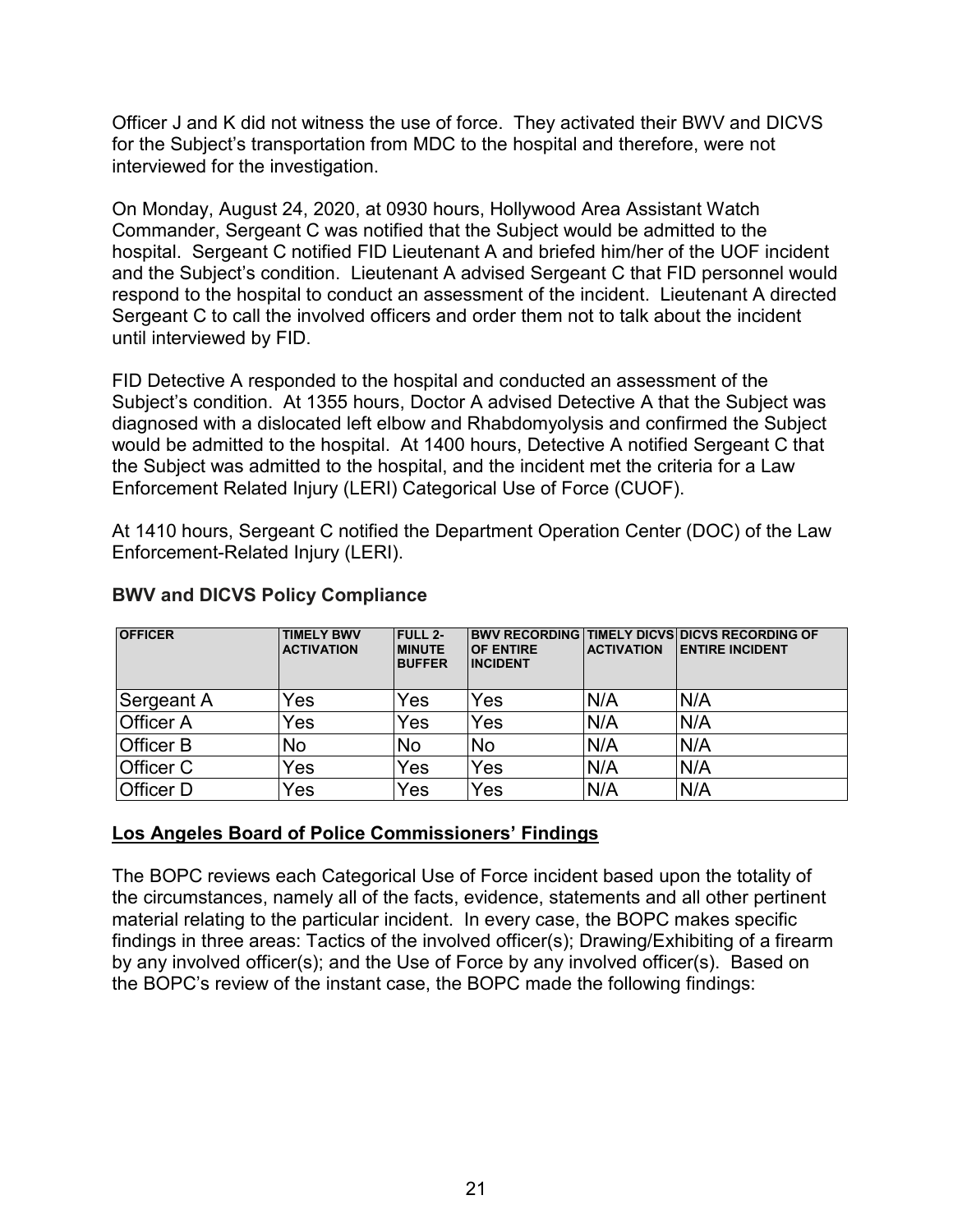# **A. Tactics**

The BOPC found Sergeant A, along with Officers C and D's tactics to warrant a Tactical Debrief. The BOPC found Officers A and B's tactics to warrant a finding of Administrative Disapproval.

# **B. Non-Lethal Use of Force**

The BOPC found Officers A, B, C, and D's non-lethal use of force to be In Policy.

## **Basis for Findings**

In making its decision in this matter, the Commission is mindful that every "use of force by members of law enforcement is a matter of critical concern both to the public and the law enforcement community. It is recognized that some individuals will not comply with the law or submit to control unless compelled to do so by the use of force; therefore, law enforcement officers are sometimes called upon to use force in the performance of their duties. It is also recognized that members of law enforcement derive their authority from the public and therefore must be ever mindful that they are not only the guardians, but also the servants of the public. The Department's guiding value when using force shall be reverence for human life. Officers shall attempt to control an incident by using time, distance, communications, and available resources in an effort to de-escalate the situation, whenever it is safe and reasonable to do so. When warranted, Department personnel may objectively use reasonable force to carry out their duties. Officers who use unreasonable force degrade the confidence of the community we serve, expose the Department and fellow officers to legal and physical hazards, and violate the rights of individuals upon whom unreasonable force is used. Conversely, officers who fail to use force when warranted may endanger themselves, the community and fellow officers." (Use of Force Policy, Los Angeles Police Department Manual.)

The Commission is cognizant of the legal framework that exists in evaluating use of force cases, including the United States Supreme Court decision in Graham v. Connor, 490 U.S. 386 (1989), that:

"The reasonableness of a particular use of force must be judged from the perspective of a reasonable officer on the scene, rather than with the 20/20 vision of hindsight. The calculus of reasonableness must embody allowance for the fact that police officers are often forced to make split-second judgments – in circumstances that are tense, uncertain and rapidly evolving – about the amount of force that is necessary in a particular situation."

The Commission is further mindful that it must evaluate the actions in this case in accordance with existing Department policies. Relevant to our review are Department policies that relate to the use of force:

Law enforcement officers are authorized to use deadly force to: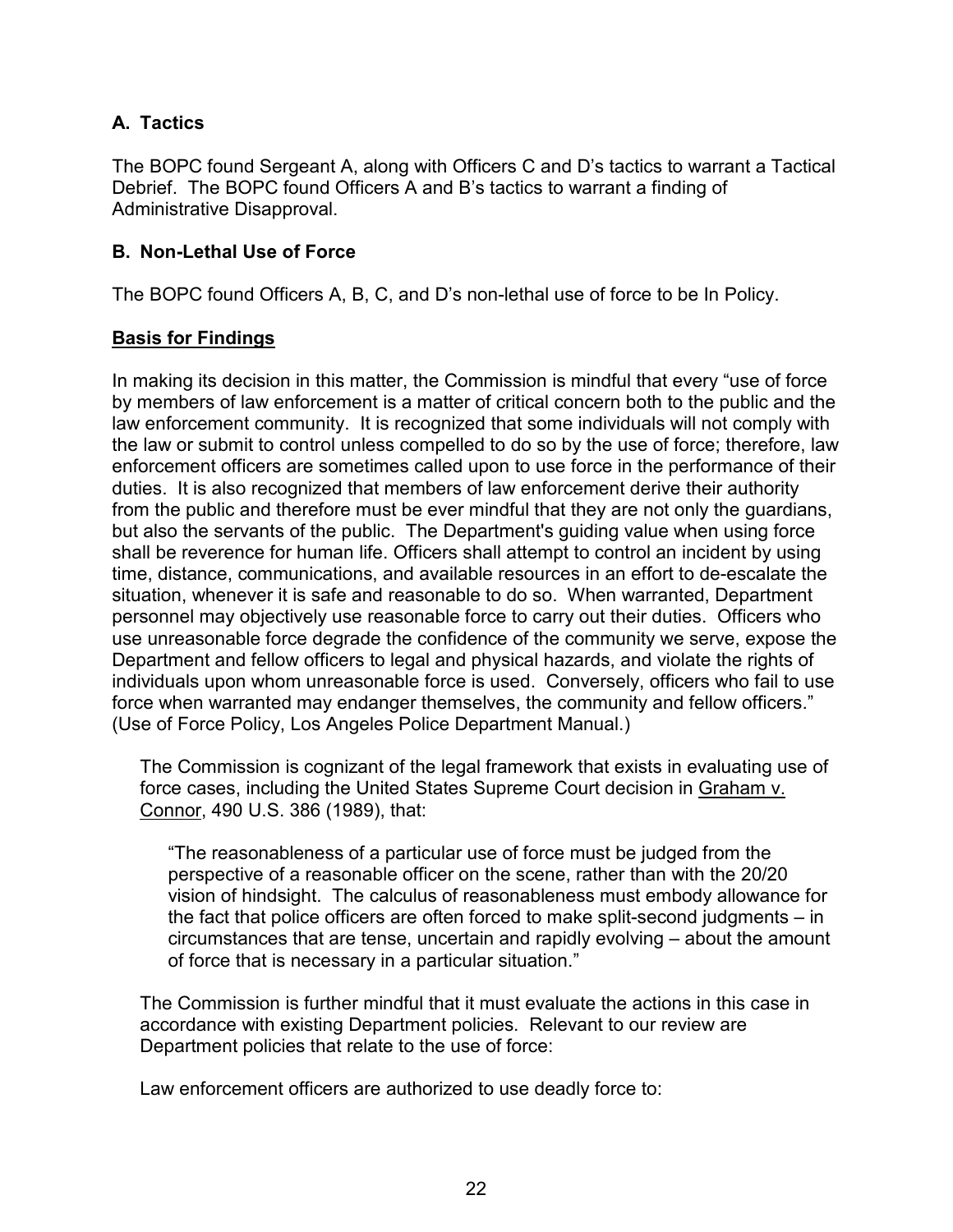- Protect themselves or others from what is reasonably believed to be an imminent threat of death or serious bodily injury; or
- Prevent a crime where the subject's actions place person(s) in imminent jeopardy of death or serious bodily injury; or
- Prevent the escape of a violent fleeing felon when there is probable cause to believe the escape will pose a significant threat of death or serious bodily injury to the officer or others if apprehension is delayed. In this circumstance, officers shall to the extent practical, avoid using deadly force that might subject innocent bystanders or hostages to possible death or injury.

The reasonableness of an Officer's use of deadly force includes consideration of the officer's tactical conduct and decisions leading up to the use of deadly force. (Use of Force Policy, Los Angeles Police Department Manual.)

An officer's decision to draw or exhibit a firearm should be based on the tactical situation and the officer's reasonable belief that there is a substantial risk that the situation may escalate to the point where deadly force may be justified. (Los Angeles Police Department Manual.)

Tactical de-escalation involves the use of techniques to reduce the intensity of an encounter with a subject and enable an officer to have additional options to gain voluntary compliance or mitigate the need to use a higher level of force while maintaining control of the situation. Tactical de-escalation does not require that an officer compromise his or her safety or increase the risk of physical harm to the public. De-escalation techniques should only be used when it is safe and prudent to do so. (Tactical De-Escalation Techniques, October 2016.)

# **A. Tactics**

- During its review of the incident, the BOPC considered the following:
- **1. Code Six – Help Call** (Substantial Deviation, without justification Officers A and B)

Officers A and B requested an additional unit after the Subject approached them and used profanity and racially derogatory language. After the Subject punched Officer A and a use of force ensued, Officers A and B did not broadcast a help call.

Although officers are given discretion regarding the appropriate time to broadcast a request for additional resources based on the ongoing tactical situation, it would have been tactically advantageous for Officers A and B to broadcast a Help Call after the Subject punched Officer A to alert responding personnel of the seriousness of the incident.

In this case, Officers A and B were briefed by the hotel security manager, Witness A, that the Subject was inside of the room; she was nude, violent, throwing bottles at the other guests in the room, and possibly under the influence of narcotics. Witness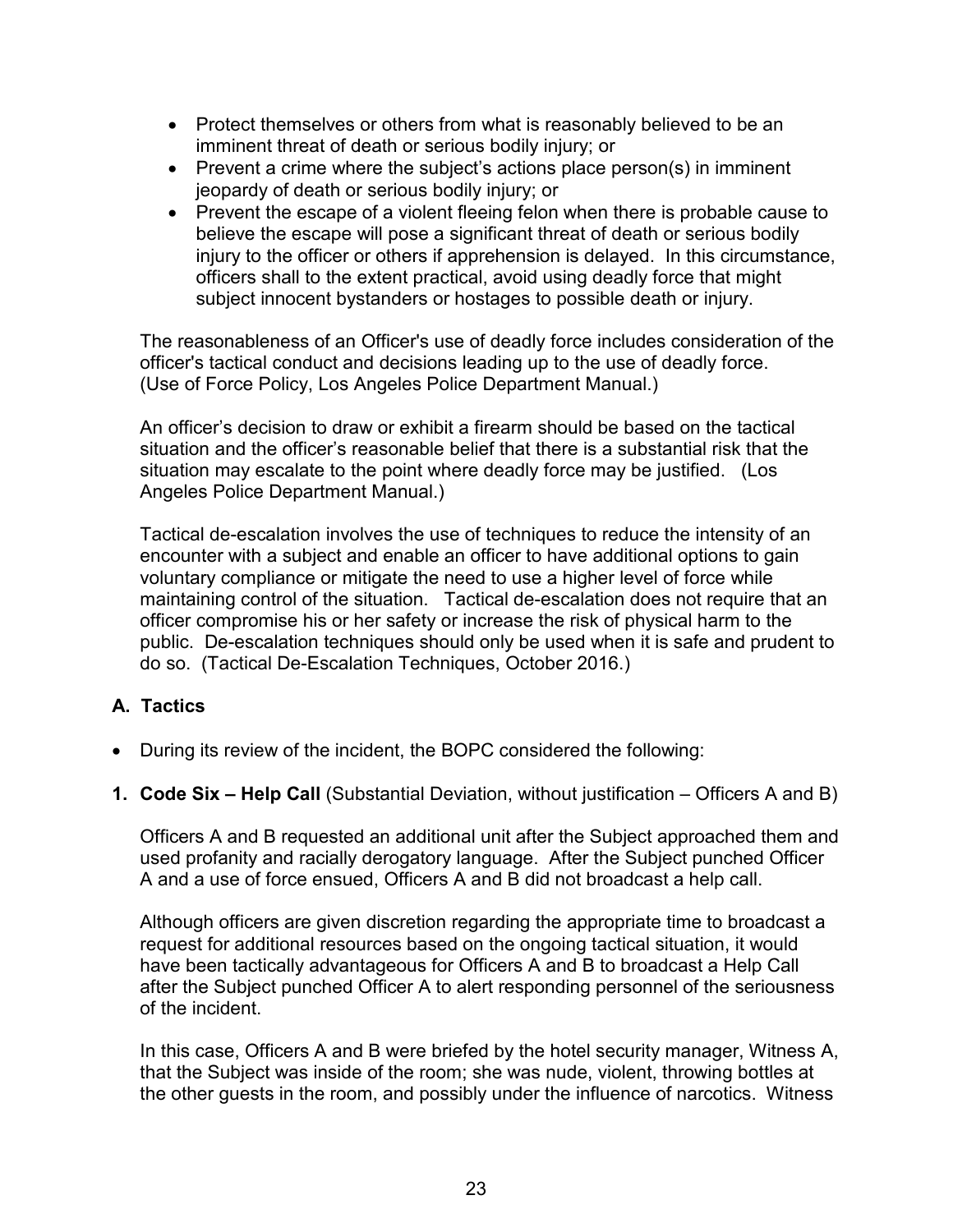A added that Witness B had already left the room and the remaining occupants in the room were afraid the Subject would "Go off." Officers A and B interviewed Witness D outside of the hotel room and confirmed there were four additional people inside the room, including the Subject. Witness D advised the officers that the Subject was asleep but could not answer why the Subject was upset and acting violently. Officer A stated that it appeared the situation had stabilized inside of the room. Officers A and B asked Witness D to remain outside while they entered the room to assess the situation. Upon entering, the officers contacted Witnesses D and F, who advised they were packing their items and were going to leave the room. Officer A asked Witness E about the Subject, who was on the bed, and Witness E responded, "She's a big problem." The Subject eventually got up from the bed, approached the officers, and began to use profanities and racial derogatory language directed towards the officers, which prompted Officer A to request an additional unit.

As Officers A and B verbally engaged with Subject, she became more upset and began showing signs of aggression and pre-incident indicators that she would not cooperate. The Subject's behavior prompted the officers to request the response of an additional unit. The Subject further escalated the incident by approaching Officer A and punching him/her on the nose. At this time, a help call request would have been more appropriate due to the comments of the original radio call and the officers' initial interview with hotel security, which indicated that the Subject had been aggressive and violent before the arrival of officers. The location had not been searched and the other guests of the room were in the area of the officers and the Subject. Additionally, the location of the incident was on the  $12<sup>th</sup>$  floor of a hotel which would have caused a delay in any responding resources.

Based on the totality of the circumstances, the BOPC determined that Officers A and B's lack of a Help Call request was a substantial deviation, without justification, from approved Department tactical training, and that Officers A and B's tactics therefore warrant a finding of Administrative Disapproval.

**2. Lateral Recumbent Position/Hobble Restraint Device Protocols** (Substantial Deviation, with Justification – Sergeant A, Officers A and B.)

Officers A and B applied and secured a HRD on the Subject, but did not immediately place her in an upright, seated position or onto a lateral recumbent position. Upon Sergeant A entering the hotel room, Sergeant A observed Officer A holding the Subject's upper body down as Officer B held the HRD and the Subject's feet. Sergeant A did not immediately direct the officers to place the Subject in an upright, seated position or on her left side (left lateral recumbent position.)

In this particular case, Officer A indicated that after Officer B applied the HRD, he/she and Officer B intended to turn the Subject over onto her side or into a sitting position. However, they could not place the Subject into a recovery position at that time because the Subject remained combative and pushed off the ground in an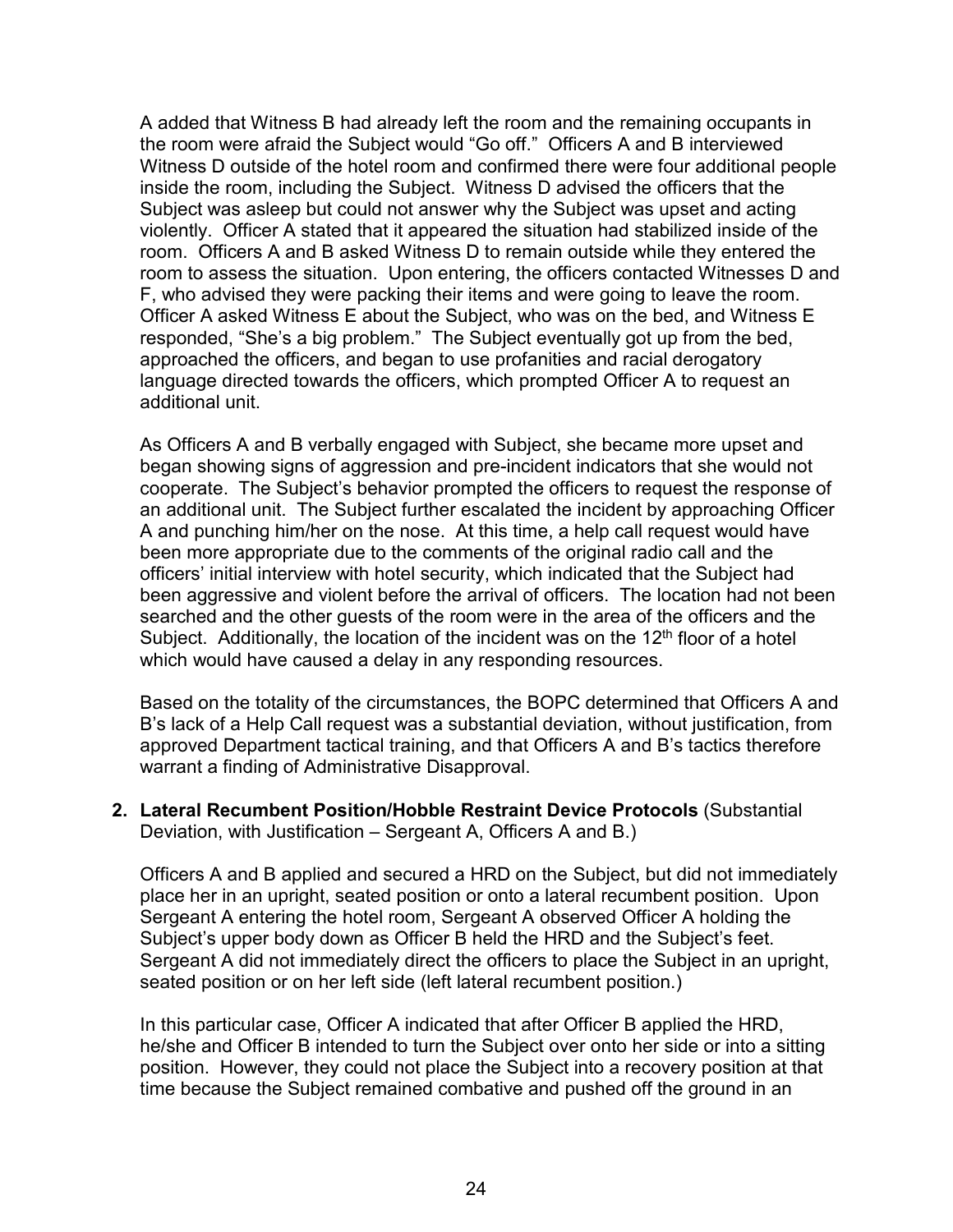attempt to escape from Officers A and B's control. Controlling the Subject required Officers A and B's continued use of their bodyweight to keep her restrained. The Subject twisted her body back and forth on the floor and attempted to stand up by pushing up with her knees. Despite the Subject's combative resistance, which required Officer A to maintain his/her bodyweight on the Subject in order to maintain control, Officer A monitored the Subject's breathing and ensured that she did not display any difficulty breathing. In addition, Officer A shifted his/her knee downward away from the area of her lungs so that the Subject would be able to breathe without any interference from the continued application of Officer A's body weight. Officer A indicated that when the additional unit arrived, the Subject became less combative, which allowed Officers A and B to place her into a seated position. Officer A immediately directed Officer B to place the Subject into a seated position. According to the FID investigation, the elapsed time between the application of the HRD and when Officer A placed the Subject into a seated position was three minutes and three seconds.

The BOPC closely evaluated this incident and discussed that while Officers A and B did not immediately place the Subject into a seated or side recovery position after applying the HRD, the HRD Tactics Directive specifically states that officers may only apply direct weight to the suspect's back for as long as reasonable to control and secure the individual. Due to the Subject's continued combative actions which resulted in injury to Officer A, the punch to Officer A's nose, and the Subject's bite which penetrated Officer A's uniform pants, it was reasonable for Officers A and B to keep the Subject in the prone position until additional units arrived to assist with controlling the Subject. The BOPC also opined that prematurely releasing the Subject could have resulted in additional force possibly being used against the Subject, which could have led to further injury to the Subject and/or Officers A and B.

The BOPC also discussed that during the time that the Subject was hobbled, approximately three minutes and three seconds, the Subject was able to rotate her handcuffed arms from behind her back to in front of her chest. The Subject then pushed herself up off the ground until Officer A repositioned her arms behind her back into the standard handcuffing position. While the Subject had her hands in front of her body, she pushed herself off of the floor and actively resisted Officer A's attempt to gain control of the Subject. The Subject's actions required further use of Officer A's bodyweight to overcome the Subject's resistance and take her into custody.

The BOPC noted that when Sergeant A walked into the hotel room, he/she displayed active leadership and a concern of managing risk by first ordering Witnesses D, E, and F out of the room. He/she then ensured that the officers needed no additional assistance controlling the Subject and verified the Subject was handcuffed. As Sergeant A was doing this, Officer A was still struggling with the Subject's arms and Officer B was adjusting the HRD. Sergeant A ensured the room was clear, retrieved clothing to cover the Subject, and spoke with Communications Division. By that time, Officer A was giving clear and concise directions to his/her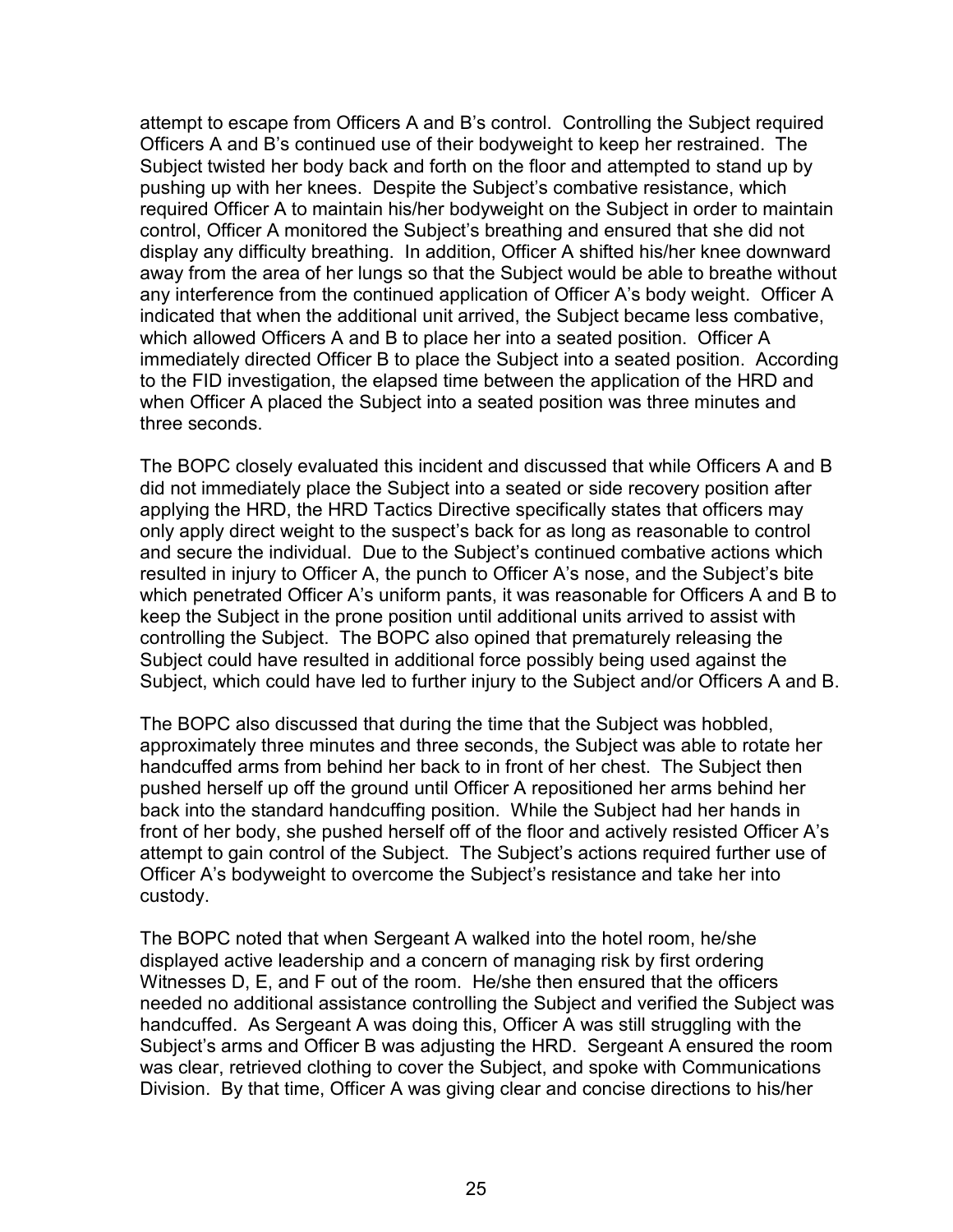partner to, "Roll her over, sit her up, secure her in a seated position." These actions were not unreasonable for Sergeant A to address in his/her role. Although Sergeant A did not direct the officers to immediately place the Subject into a seated position before they did so on their own, he/she was actively involved in controlling the scene and managing risk. Sergeant A continued in his/her command and control role and began the administrative Use of Force investigation.

The BOPC reviewed the Subject's behavior throughout the entirety of the incident, including her behavior that initiated the creation of the radio call, the times of physical resistance to both officers and LAFD personnel, her causing of physical injury to multiple officers, and her behavior towards medical staff. The Subject's behavior indicates that she physically resisted and assaulted officers during the incident, which supports Officers A and B, along with Sergeant A's assessment of the level of danger posed by the Subject. The Subject's behavior supported the delaying of moving her into a seated or lateral recumbent position as the BOPC opined that as the officers had difficulty in controlling the Subject in the prone position, attempting to control the Subject in a seated or lateral recumbent position may have posed a significant risk of escalating the incident and a led to a greater severity of physical force utilized by the officers. The BOPC opined that if a help call had been broadcast by Officers A and B, responding officers would have arrived sooner than they did. In addition, the amount of time Officers A and B would have struggled with the Subject would have been less and they would have been assisted by responding units in controlling and then placing the Subject in a seated or lateral recumbent position sooner.

Based on the totality of the circumstances, the BOPC determined that Officers A and B, along with Sergeant A's actions were a substantial deviation, with justification, from approved Department tactical training, and that their tactics therefore warrant a Tactical Debrief.

• The evaluation of tactics requires that consideration be given to the fact that officers are forced to make split-second decisions under very stressful and dynamic circumstances. Tactics are conceptual and intended to be flexible and incident specific, which requires that each incident be looked at objectively and the tactics be evaluated based on the totality of the circumstances.

Each tactical incident also merits a comprehensive debriefing. In this case, there were identified areas where improvement could be made. A Tactical Debrief is the appropriate forum for the involved officers to discuss individual actions that took place during this incident.

As indicated in more detail above, the BOPC found Sergeant A, along with Officers C and D's tactics to warrant a Tactical Debrief. The BOPC found Officers A and B's tactics to warrant a finding of Administrative Disapproval.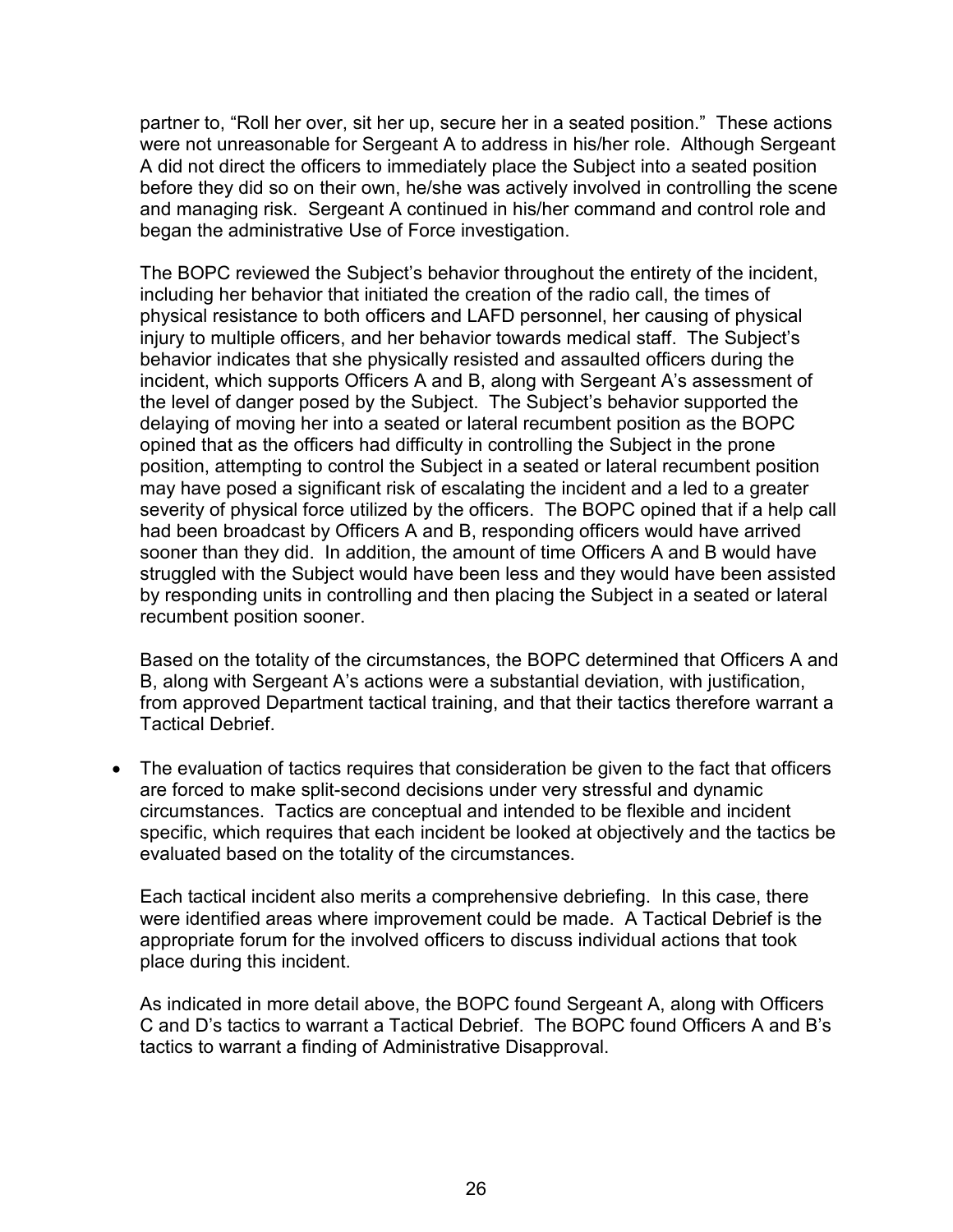### **B. Non-Lethal Use of Force**

### • **Officer A – (2) Physical Force, (2) Shoulder Lock, (3) Firm Grip, (2) Bodyweight, (4) Closed Fist Strike**

According to Officer A, the first time the Subject approached him/her and Officer B, the Subject was held back by Witnesses D and F. The second time the Subject approached him/her and Officer B, no one held her back. Officer A indicated at that point the Subject moved within a few inches of him/her, and he/she used his/her right hand to push Subject's left shoulder to create distance. **(Physical Force 1)**.

According to Officer A, as the Subject then started to re-approach him/her, her arm suddenly appeared over the top of his/her (Officer B's) arm and her punch struck him/her before he/she was able to react to it. According to Officer A, it was a roundhouse style punch with the right fist that came from his/her left toward his/her right, so across his/her nose. Officer A stated the punch struck him/her square in the nose and caused his/her head to jerk backwards upon impact and created a laceration across his/her nose. Officer A stated that he/she utilized both his/her hands to place a firm grip on the Subject's left arm; Officer A's left hand gripped the Subject's left wrist, and his/her right hand gripped the Subject's left triceps **(Firm Grip 1)**. Officer A then utilized the firm grips and extended the Subject's arm out to her side while utilizing a straight arm lock to force the Subject to the ground. **(Physical Force 2)**.

According to Officer A, he/she placed his/her left knee on the floor, his/her right knee on the Subject's left shoulder blade **(Body Weight 1)** and applied fifty percent of his/her body weight to hold the Subject down. Officer A transitioned his/her right hand to grip the Subject's left wrist and utilized his/her left hand to grip the Subject's left tricep **(Firm Grip 2)**. Officer A transitioned to a shoulder lock position with the Subject's left arm by elevating the Subject's left arm towards her head to lock her body to the floor and gain compliance **(Shoulder Lock 1)**. Officer A believed the Subject had double jointed shoulders because she had an extended range of motion and was difficult to control. Officer A stated at that point, he/she felt the Subject's upper body twist to the left towards him/her, and she strongly bit down on the front of his/her left thigh just above his/her kneecap. According to Officer A, he/she stated the pain was quite substantial. Officer A released his/her right-hand grip from the Subject's left wrist while maintaining his/her left grip on her left triceps. Officer A reached across and over the top of his/her left arm and punched the Subject on the left side of her face approximately four times with his/her right fist to have the Subject release her bite from his/her left thigh **(Fist Strike 1–4)**. Officer A stated that due to the awkward angle and the lack of full extension, it required four punches to get the Subject to stop biting his/her leg. Officer A added that after the last punch, he/she did not feel the Subject's bite. Officer A then observed that the Subject was not biting him/her and that her face was off of his/her leg.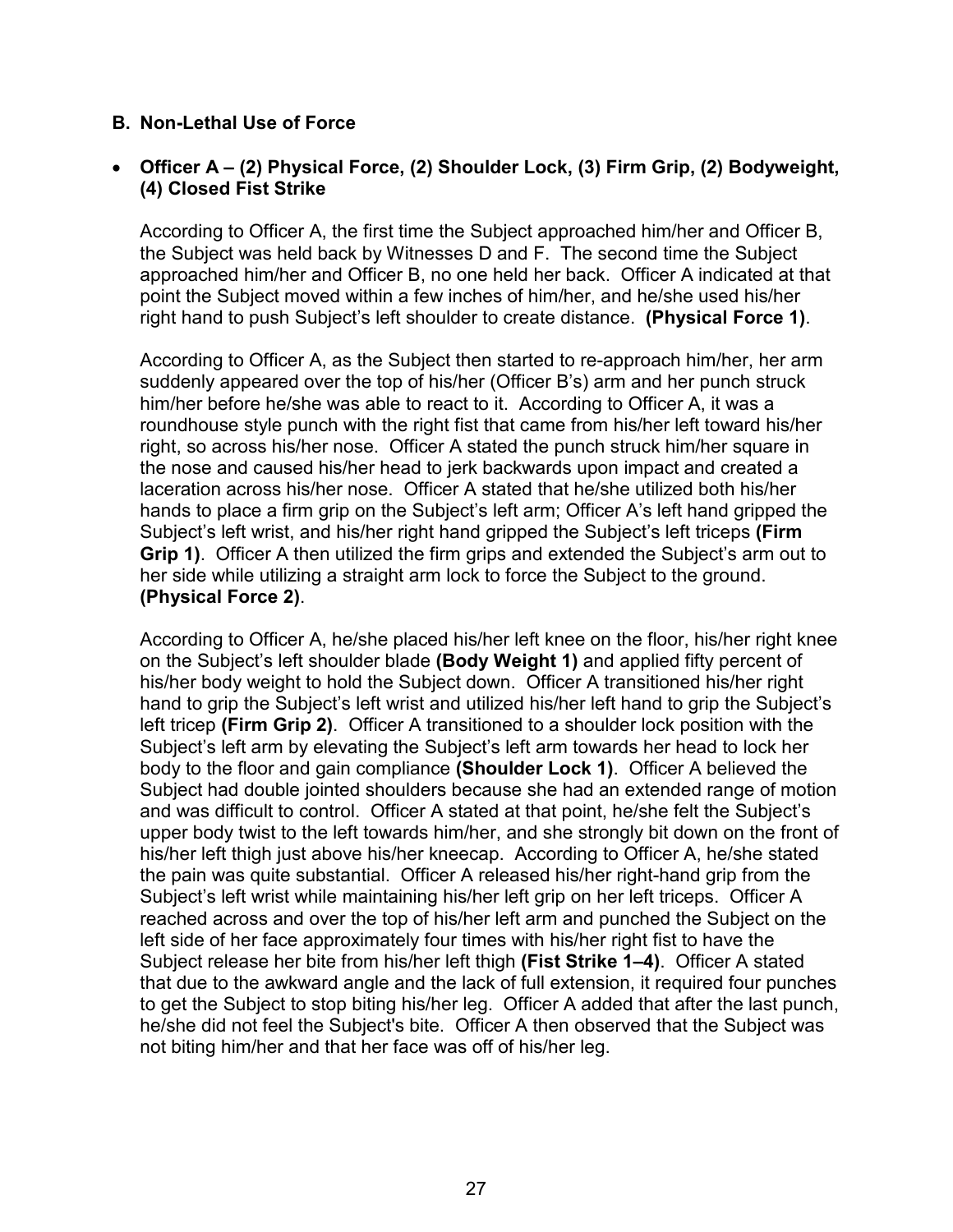According to Officer A, after the Subject stopped biting his/her left thigh, he/she resumed his/her firm grip **(Firm Grip 3)** to the Subject's left wrist, utilizing his/her right hand and reapplied pressure with both his/her hands to keep the Subject's shoulder locked toward her upper back and control her upper body **(Shoulder Lock 2)**. Officer A moved his/her left knee away from the Subject's face and asked Officer B to handcuff the Subject. Officer A indicated that Officer B handcuffed the Subject's right wrist, and at that moment, he/she moved the Subject's left arm to her lower back for Officer B to complete the handcuffing of the left wrist. According to Officer A, he/she and Officer B used the floor as a controlling agent to hold the Subject down, as the Subject used the floor to push herself up to overcome and resist them. The Subject twisted back and forward, and used her knees to push herself up, attempting to stand up. The Subject remained combative and was thrashing on the floor, so Officer A directed Officer B to apply a HRD on the Subject's ankles to avoid using additional force.

According to Officer A, after Officer B applied the HRD, he/she and Officer B intended to turn the Subject over onto her side or into a sitting position. However, they could not place the Subject into a recovery position at that time because the Subject remained combative; she twisted her body back and forth on the floor and attempted to stand up by pushing up with her knees.

Officer A moved his/her right knee from Subject's left shoulder blade to her left lower back and applied body weight to keep her from moving **(Bodyweight 2)**. Officer A stated that he/she did continue to monitor her breathing and ensured that she didn't have any problem breathing. Officer A stated that he/she had shifted his/her knee away downward from her lung area to ensure that both knees were clear of her mouth and also that she would be able to breathe without any impedance from his/her body weight.

# • **Officer B – (3) Physical Force, (2) Firm Grip, (3) Body Weight**

According to Officer B, after he/she and Officer A entered the hotel room, the Subject became "belligerent" and started cursing at them. The Subject approached Officer B and refused to back away. Officer B used his/her left hand and pushed the Subject's right shoulder to create distance. **(Physical Force 1)**. The Subject then lunged at Officer A.

According to Officer B, after he/she pushed the Subject away from him/herself, the Subject lunged at Officer A and punched Officer A in the face. Officer B acquired a firm grip on the Subject's right arm; Officer B's right hand gripped the Subject's right wrist and Officer B's left-hand gripped the Subject's right elbow. **(Firm Grip 1)**. In conjunction with Officer A, Officer B utilized physical force to force the Subject from a standing position to a prone position on the floor of the hotel room. **(Physical Force 2)**. The Subject attempted to stand up, was combative, and refused to move her arm behind her back. Officer B told the Subject to stop resisting and placed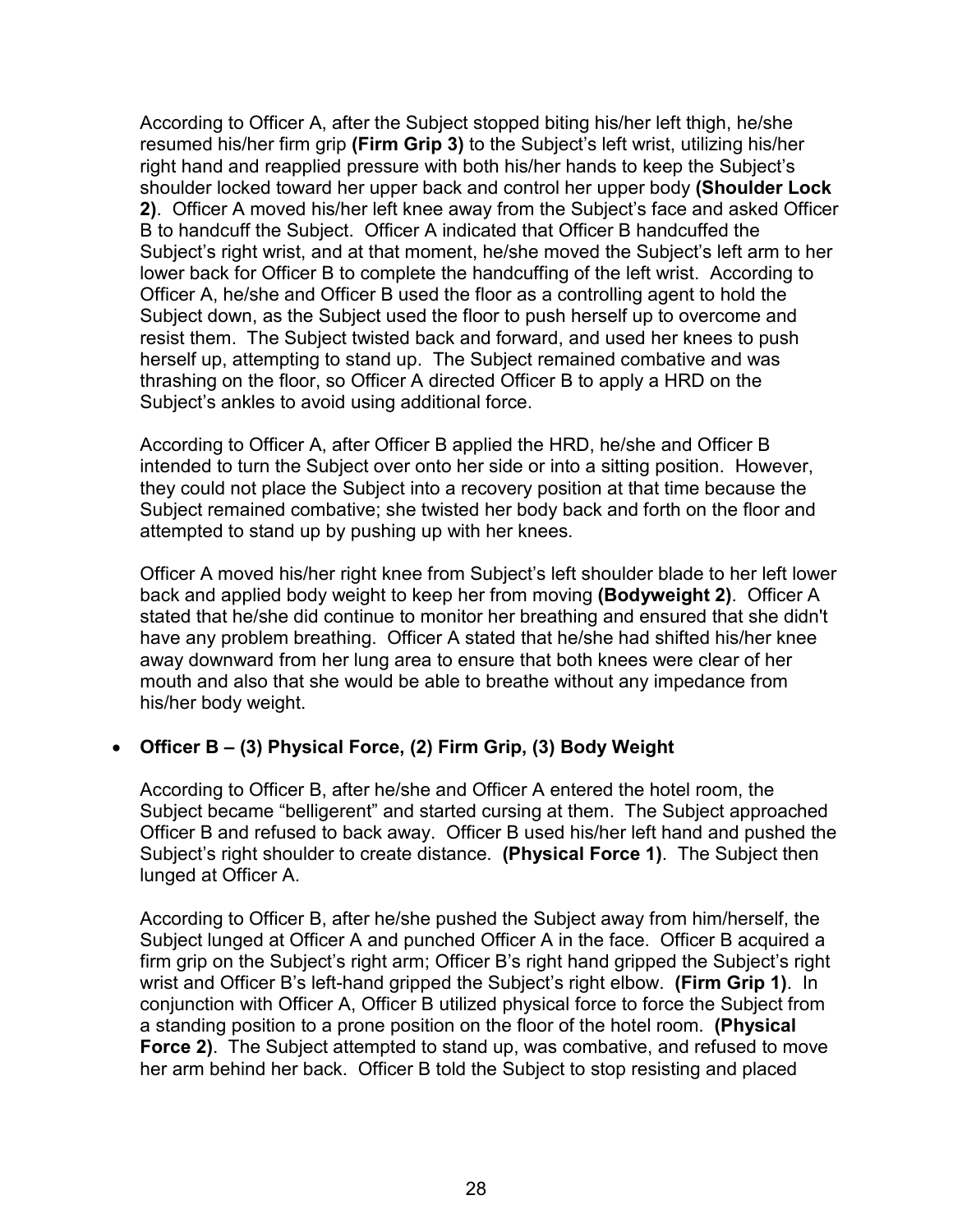his/her left knee on the Subject's lower back **(Bodyweight 1)** to prevent her from rolling over.

According to Officer B, while Officer A attempted to control the Subject's left arm, Officer A told him/her that the Subject had bitten him/her. Officer B moved the Subject's right arm behind her lower back, and Officer A moved the left arm behind her lower back, and Officer B handcuffed the Subject. Due to the Subject's aggressive and combative behavior and to prevent her from kicking and to avoid using additional force, he/she and Officer A decided to apply the HRD on the Subject' ankles. Officer B repositioned his/her body towards the Subject's feet. Officer B grabbed the Subject's right ankle with his/her right hand and the left ankle with his/her left hand **(Firm Grip 2)**, crossed the Subject's right ankle over her left ankle, and applied bodyweight **(Bodyweight 2)** with his/her left hand to hold the Subject's feet down. Officer B placed his/her right knee on the Subject's upper calves and applied body weight **(Bodyweight 3)** to prevent her from kicking as he/she applied the HRD around her ankles.

According to Officer B, as he/she entered the elevator with LAFD, the Subject began to kick the wall of the elevator. Officer C moved towards the Subject and held the Subject away from the LAFD personnel and police officers. Officer B utilized his/her right hand to push the Subject's right shoulder **(Physical Force 3)** in order to safeguard the LAFD personnel and the police officers inside the elevator with the Subject.

# • **Officer C – (2) Physical Force, (1) Firm Grip, (1) Finger Flex**

According to Officer C, while he/she and Officer D were handcuffing the Subject to the gurney, the Subject bit one of Officer D's thumbs. In order to keep the Subject from biting Officer D or LAFD personnel, Officer C utilized his/her left hand to push the Subject's head away from the officers and LAFD personnel at scene. **(Physical Force 1)**.

According to Officer C, he/she feared that the Subject would resume spitting and biting at the officers and LAFD personnel if she removed the spit sock. To prevent the Subject from removing the spit sock from her face, Officer C utilized his/her right hand to perform a finger flex on the Subject's right hand. Officer C applied the finger flex for approximately 20 seconds; however, the Subject was still able to remove the spit sock with her left hand. **(Finger flex 1)**.

According to Officer C, the Subject began to kick at the elevator walls with both feet and looked around, which led him/her to believe the Subject would bite or spit at officers or paramedics. Officer C utilized his/her left open palm to push the back of the Subject's head and his/her right hand to push the right side of her head to hold the Subject's head away from officers and LAFD personnel and prevent her from biting or spitting. **(Physical Force 2)**. According to the FID investigation, Officer C grabbed the Subject's right upper arm with his/her right hand prior to using both hands to push the Subject's head. **(Firm Grip 1)**.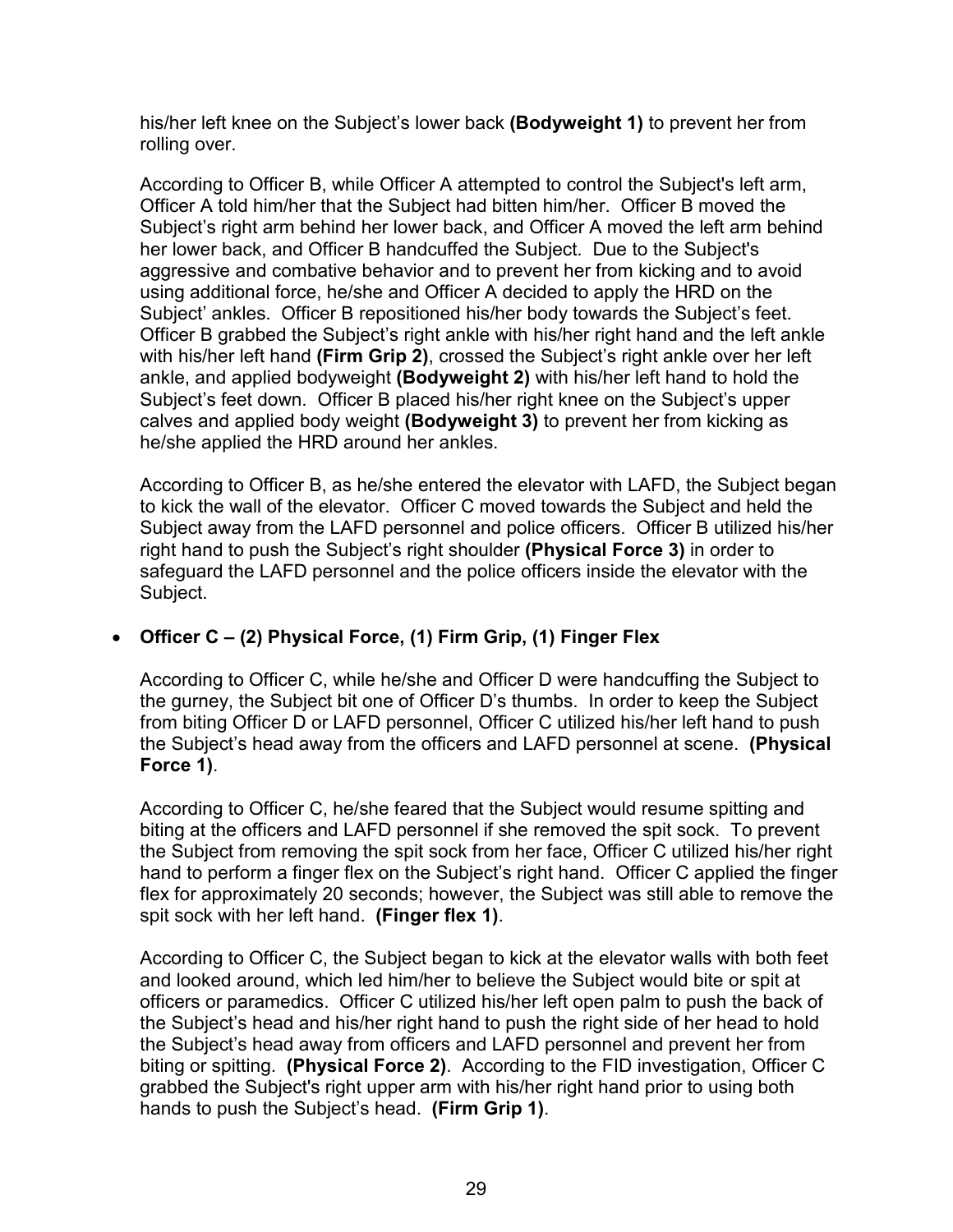## • **Officer D – (1) Firm Grip**

According to Officer D, after the Subject bit his/her hand, Officer C restrained her. Officer D utilized both of his/her hands to reposition the Subject's left arm, which was stuck underneath the Subject's torso as she lay on the gurney. Officer D then attached the handcuff that was secured to the Subject's left wrist to the gurney railing. **(Firm Grip)**.

In this case, the BOPC conducted a detailed and thorough review of the incident to evaluate the reasonableness of Officers A, B, C, and D's non-lethal use of force. The BOPC noted that the Subject's behavior during the day involving the other people who were with her at the hotel and with the security personnel at the hotel initiated a radio call requesting a response for police officers. During numerous times throughout the incident, the Subject demonstrated physical violence and assaultive behavior, along with the use of profanity and racial remarks. The BOPC determined that the various non-lethal and physical force techniques utilized by all officers were measured in response to the Subject's physical resistance or assaults on the officers. The BOPC also noted that the officers repeatedly attempted to gain cooperation from the Subject through the use of lines of communication. They also demonstrated a concern for her through their repeated attempts to cover or clothe the Subject. During the overall analysis and review of all non-lethal force applications conducted by all of the officers, the BOPC also noted several particular aspects of the incident.

The BOPC discussed Officer A's use of fist strikes to stop the Subject from biting him/her. The BOPC commented on the controlled nature of Officer A's fist strikes. The BOPC opined that Officer A delivered the strikes not out of anger or lack of control, but as a calculated use of force to dislodge the Subject who had bitten through the wool pant leg of Officer A's uniform. The Subject was latched onto Officer A's thigh with her teeth embedded in Officer A's flesh. When Officer A observed that Subject had stopped biting him/her, he/she immediately stopped his/her strikes and moved his/her leg away from the Subject's mouth. The BOPC discussed that Officer A, knowing that his/her bodyweight was needed to control the Subject until additional assistance arrived, was also cognizant of the risks of keeping the Subject in a prone position while she was hobbled. In order to safely maintain control of the Subject, Officer A shifted his/her bodyweight to the Subject's lower back, which allowed him/her to maintain control of the Subject, but also allowed her to breathe without interference from the application of bodyweight.

The BOPC considered that Officer B utilized force that was both reasonable and necessary to stop the Subject's assaultive behavior after she struck Officer A in the face. Officer B maintained a high level of professionalism despite being taunted by the Subject and being subjected to numerous racial slurs prior to becoming involved in a use of force with the Subject.